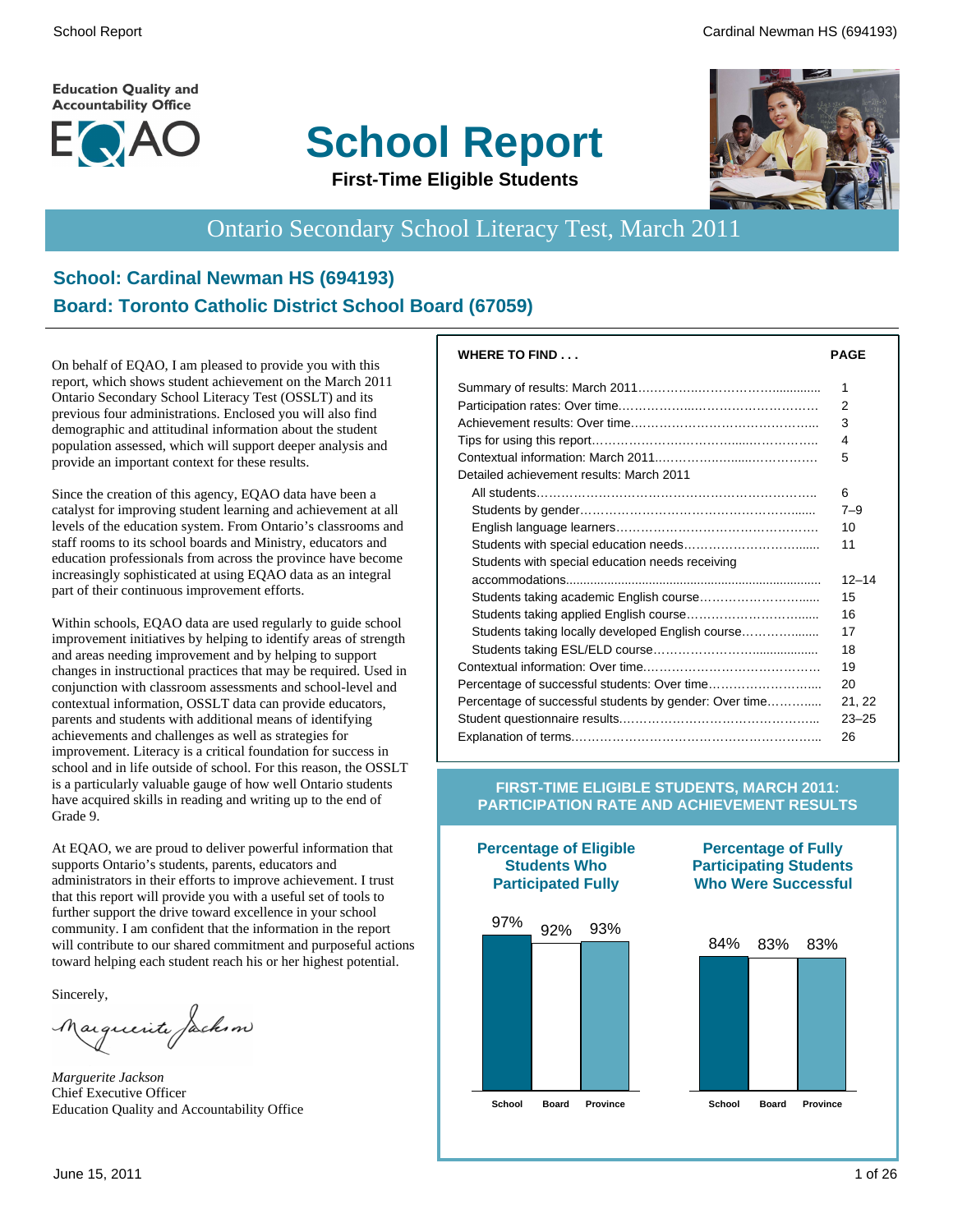### Ontario Secondary School Literacy Test, March 2011



| <b>Number of First-Time Eligible Students</b>                                                         |         |         |         |         |         |  |  |  |  |
|-------------------------------------------------------------------------------------------------------|---------|---------|---------|---------|---------|--|--|--|--|
| <b>April 2010</b><br><b>March 2007</b><br><b>March 2008</b><br><b>April 2009</b><br><b>March 2011</b> |         |         |         |         |         |  |  |  |  |
| School                                                                                                | 338     | 316     | 292     | 303     | 349     |  |  |  |  |
| Board                                                                                                 | 6804    | 6897    | 7071    | 7 263   | 7 414   |  |  |  |  |
| Province                                                                                              | 155 906 | 156 151 | 152 830 | 153 490 | 153 635 |  |  |  |  |

\* Percentages in graphs may not add up to 100, due to rounding.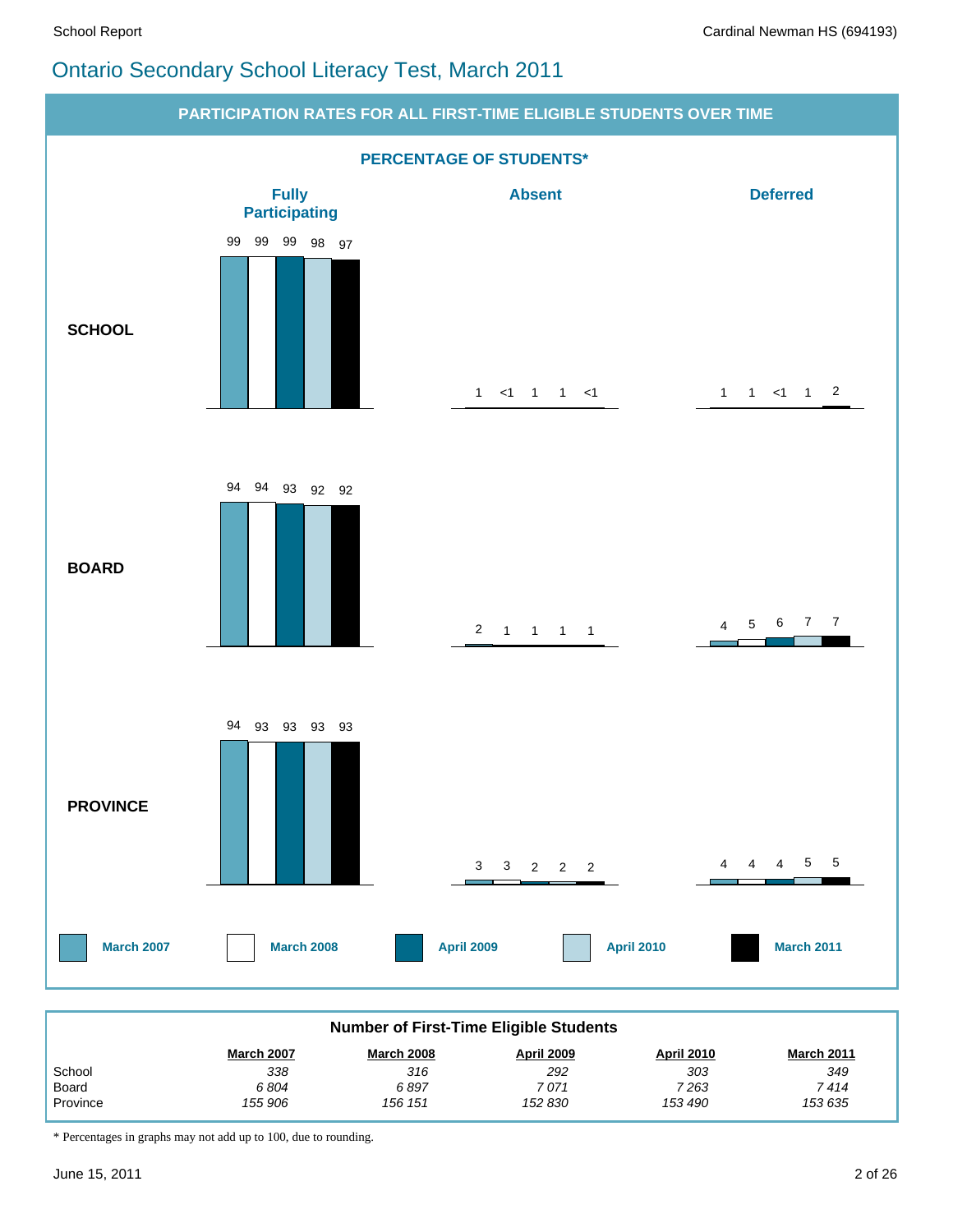## Ontario Secondary School Literacy Test, March 2011



\* Percentages in graphs may not add up to 100, due to rounding.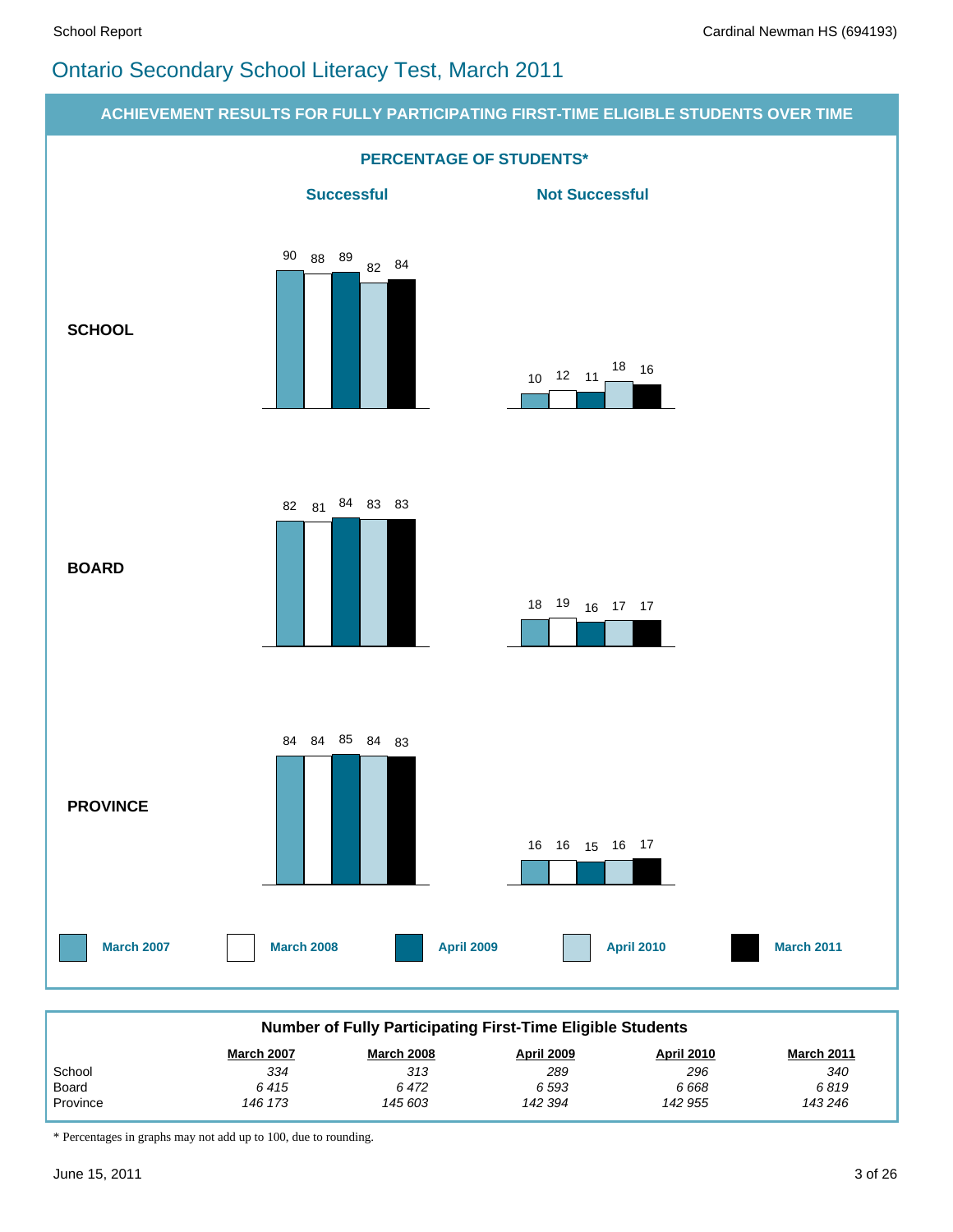Each school is unique. To appreciate the distinctive character of a school, look at the contextual information to understand the features and characteristics of the community it serves.

#### $C<sub>3</sub>$

This test captures the performance of students at one point in time each year. Consider the results along with other information about students' performance.

#### $\alpha$

Exercise caution when interpreting results for small schools. Results may vary considerably from year to year, and differences may look exaggerated. For example, in a group of 30 students, a difference of 10% represents only three students.

#### $C<sub>3</sub>$

Trends may be difficult to identify or to interpret. This is especially true in small schools or in schools where there is a high turnover in the student population.

#### $C<sub>3</sub>$

EQAO values students' privacy. Results are not reported publicly for schools where fewer than 15 students fully participated, because it might be possible to identify individual students.

# **TIPS WHAT IS IN THIS REPORT?**

This report shows how well students at this school have met the minimum standard for literacy to the end of Grade 9 as set out in *The Ontario Curriculum.*

#### **This report includes**

- results for this school compared to the board and province;
- a comparison of results of the current and previous administrations to aid in monitoring improvement and
- $\bullet$  information about the characteristics of the students who participated.

#### **Specifically, you will find**

- summary graphs showing participation and success rates;
- $\bullet$  detailed tables and graphs showing results for various groups of students, e.g., by gender, English language learners;
- student questionnaire results and
- an explanation of all terms used in this report.

#### **HOW TO USE THIS REPORT**

- $\bullet$  Examine the contextual information to understand the similarities and differences among this school, the board and the province. Consider the challenges that any differences might present.
- $\bullet$  Examine the school results.
	- Are these results consistent with what you would expect?
	- · How do these results compare to the provincial results?
	- How do these results compare over time?
	- · What influence might students' attitudes have on student performance (refer to the questionnaire results)?
- $\bullet$  Speak to the school principal or the school council chair about the goals for improving student performance.

The Education Quality and Accountability Office is an independent agency that gathers information about student achievement through province-wide assessments.

Learn more about us at www.eqao.com.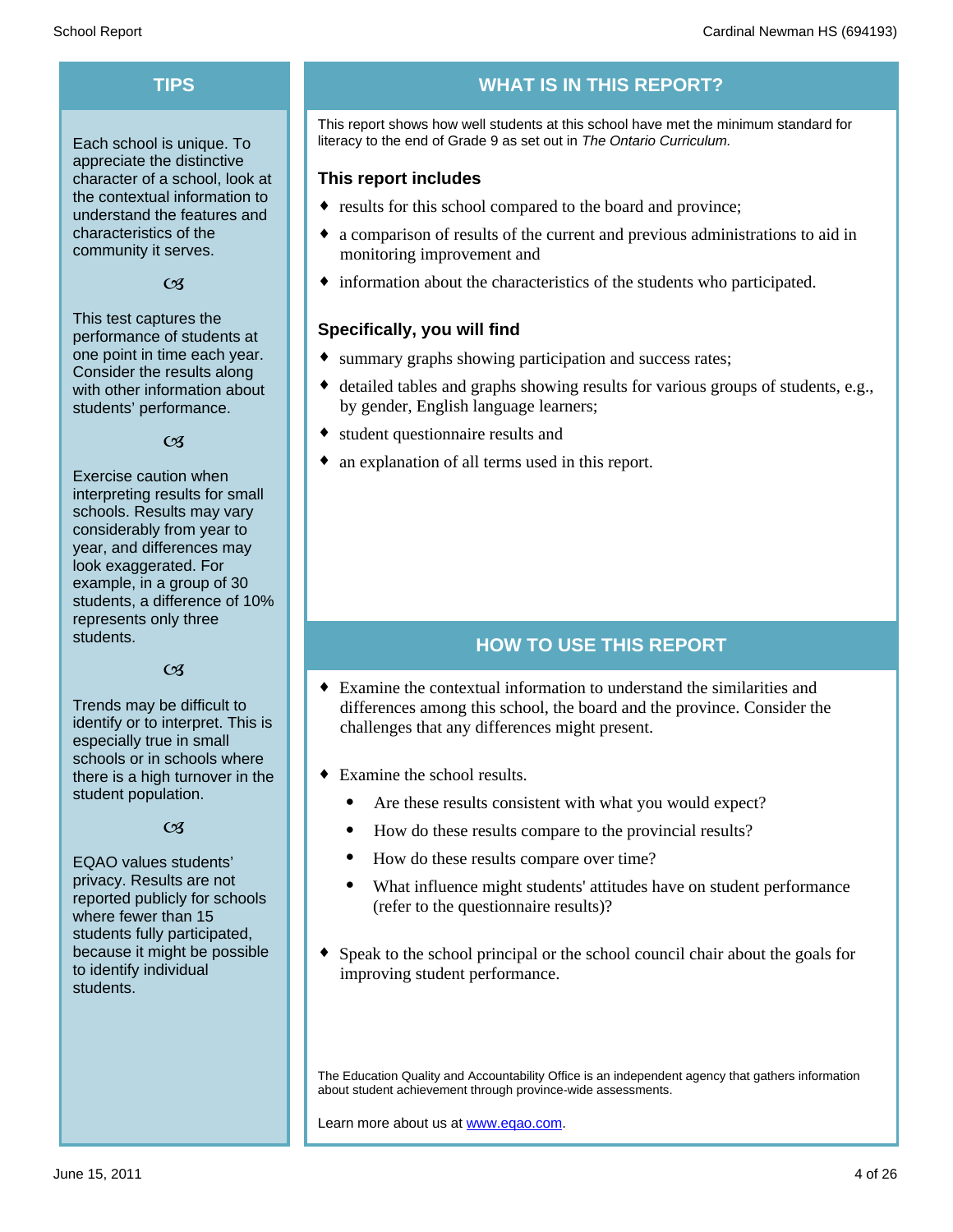#### Contextual Information

This information provides a context for interpreting the school's results.

|                                                                                            | <b>School</b> |        | <b>Board</b>                                 |        | <b>Province</b> |         |
|--------------------------------------------------------------------------------------------|---------------|--------|----------------------------------------------|--------|-----------------|---------|
| <b>Enrolment</b>                                                                           |               |        |                                              |        |                 |         |
| Number of first-time eligible students                                                     |               | 349    |                                              | 7414   |                 | 153 635 |
| Number of schools with first-time eligible students                                        |               | n/a    |                                              | 36     |                 | 795     |
| Number of students who were exempted                                                       |               |        |                                              | 46     |                 | 1744    |
|                                                                                            |               |        | Number Percent Number Percent Number Percent |        |                 |         |
| <b>Participation in the Test</b>                                                           |               |        |                                              |        |                 |         |
| Of all first-time eligible students, those who participated fully in the assessment        | 340           | 97%    | 6819                                         | 92%    | 143 246         | 93%     |
| Of all first-time eligible students, those who were absent                                 | 1             | $<$ 1% | 51                                           | 1%     | 3 2 3 7         | 2%      |
| Of all first-time eligible students, those who were deferred                               | 8             | 2%     | 544                                          | 7%     | 7152            | 5%      |
| Gender <sup>†</sup> Based on number of first-time eligible students                        |               |        |                                              |        |                 |         |
| Female                                                                                     | 156           | 45%    | 3754                                         | 51%    | 74 954          | 49%     |
| Male                                                                                       | 193           | 55%    | 3 660                                        | 49%    | 78 681          | 51%     |
| Gender not specified                                                                       | 0             | 0%     | 0                                            | 0%     | 0               | 0%      |
| Student Status <sup>†</sup> Based on number of first-time eligible students                |               |        |                                              |        |                 |         |
| English language learners*                                                                 | 23            | 7%     | 832                                          | $11\%$ | 6854            | 4%      |
| English language learners receiving special provisions**                                   | 20            | 6%     | 466                                          | 7%     | 3013            | 2%      |
| Students with special education needs (excluding gifted)*                                  | 56            | 16%    | 1 215                                        | 16%    | 26 590          | 17%     |
| Students with special education needs receiving accommodations (excluding<br>gifted)**     | 53            | 16%    | 995                                          | 15%    | 20 987          | 15%     |
| <b>Course Type in English</b> <sup>†</sup> Based on number of first-time eligible students |               |        |                                              |        |                 |         |
| Academic                                                                                   | 269           | 77%    | 5 106                                        | 69%    | 106 194         | 69%     |
| Applied                                                                                    | 70            | 20%    | 1 776                                        | 24%    | 36 362          | 24%     |
| Locally developed                                                                          | 6             | 2%     | 164                                          | 2%     | 5 5 5 7         | 4%      |
| <b>ESL/ELD</b>                                                                             | 3             | 1%     | 293                                          | 4%     | 3 5 4 1         | 2%      |
| Other                                                                                      | 1             | $<$ 1% | 75                                           | 1%     | 1980            | 1%      |
| Language <sup>††</sup> Based on Student Questionnaire data                                 |               |        |                                              |        |                 |         |
| Number of Respondents:                                                                     | 332           |        | 6709                                         |        | 140 186         |         |
| First language learned at home was other than English                                      | 70            | 21%    | 2 3 3 6                                      | 35%    | 31 377          | 22%     |
| Speak only or mostly English at home                                                       | 260           | 78%    | 3 9 9 2                                      | 60%    | 105 334         | 75%     |
| Speak another language (or other languages) as often as English at home                    | 60            | 18%    | 1 944                                        | 29%    | 24 687          | 18%     |
| Speak only or mostly another language (or other languages) at home                         | 11            | 3%     | 728                                          | 11%    | 9 1 36          | 7%      |

† Contextual data are provided by schools and/or boards through the Student Data Collection process. Some data may be missing because they were not provided by schools or boards.

\* See Explanation of Terms.<br>\*\* Percentages are based on fix

Percentages are based on fully participating students.

†† Contextual data pertaining to "language" are gathered from the Student Questionnaire completed by students. Some data may be missing because they were not provided by students.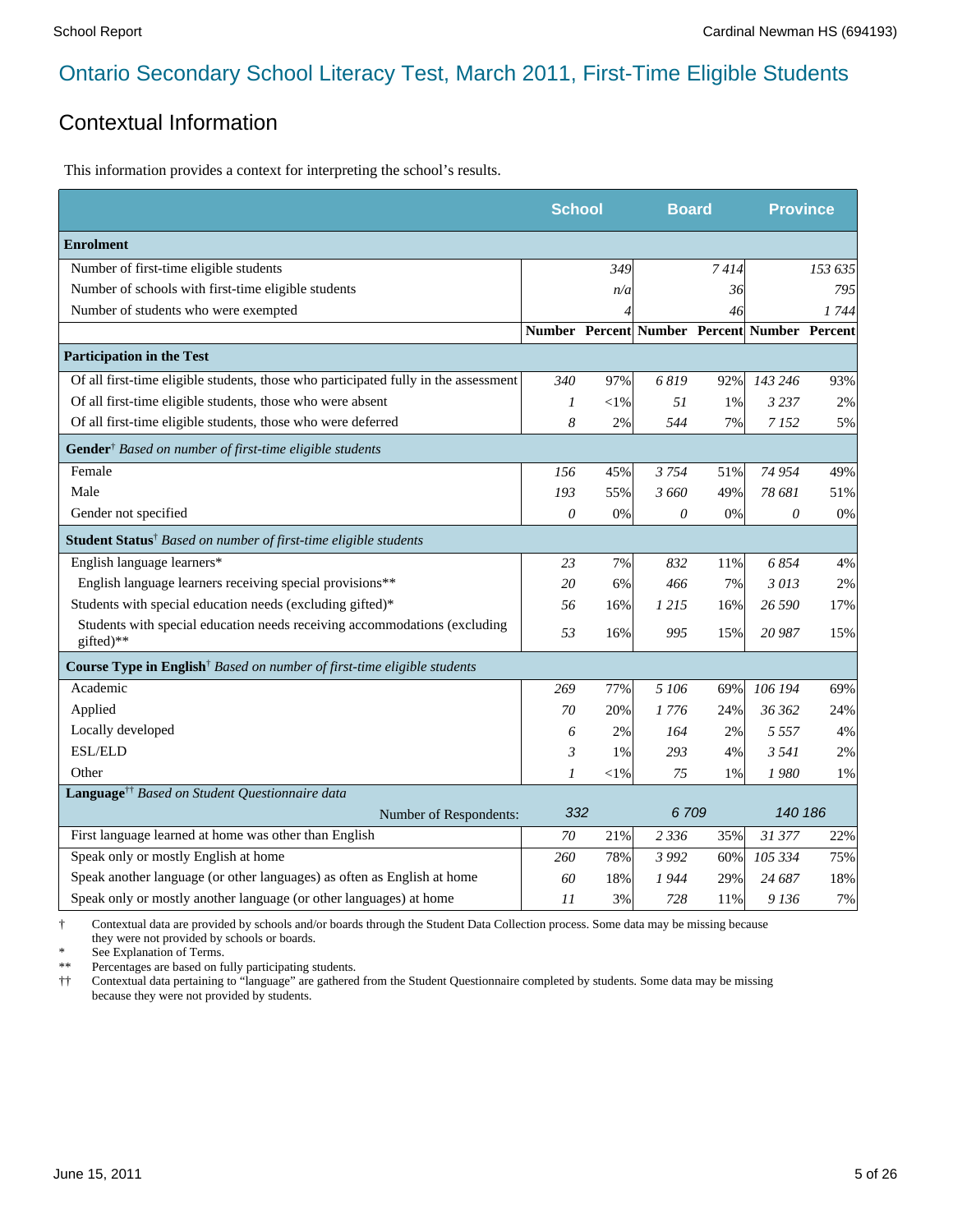#### Results for All Students\*

|                            | <b>First-Time Eligible Students</b> |                            |     |                                 |                            |                            |                                 |  |  |  |
|----------------------------|-------------------------------------|----------------------------|-----|---------------------------------|----------------------------|----------------------------|---------------------------------|--|--|--|
|                            |                                     |                            | All |                                 | <b>Fully Participating</b> |                            |                                 |  |  |  |
|                            |                                     | <b>School</b><br>$# = 349$ |     | <b>Province</b><br>$# = 153635$ | <b>School</b><br>$# = 340$ | <b>Board</b><br>$# = 6819$ | <b>Province</b><br>$# = 143246$ |  |  |  |
| Successful                 | 285                                 | 82%                        | 76% | 77%                             | 84%                        | 83%                        | 83%                             |  |  |  |
| Not Successful             | 55                                  | 16%                        | 15% | 16%                             | 16%                        | 17%                        | 17%                             |  |  |  |
| <b>Fully Participating</b> | 340                                 | 97%                        | 92% | 93%                             |                            |                            |                                 |  |  |  |
| Absent                     |                                     | ${<}1\%$                   | 1%  | 2%                              |                            |                            |                                 |  |  |  |
| Deferred                   | 8                                   | 2%                         | 7%  | 5%                              |                            |                            |                                 |  |  |  |

#### Results for All First-Time Eligible Students



#### Results for Fully Participating First-Time Eligible Students

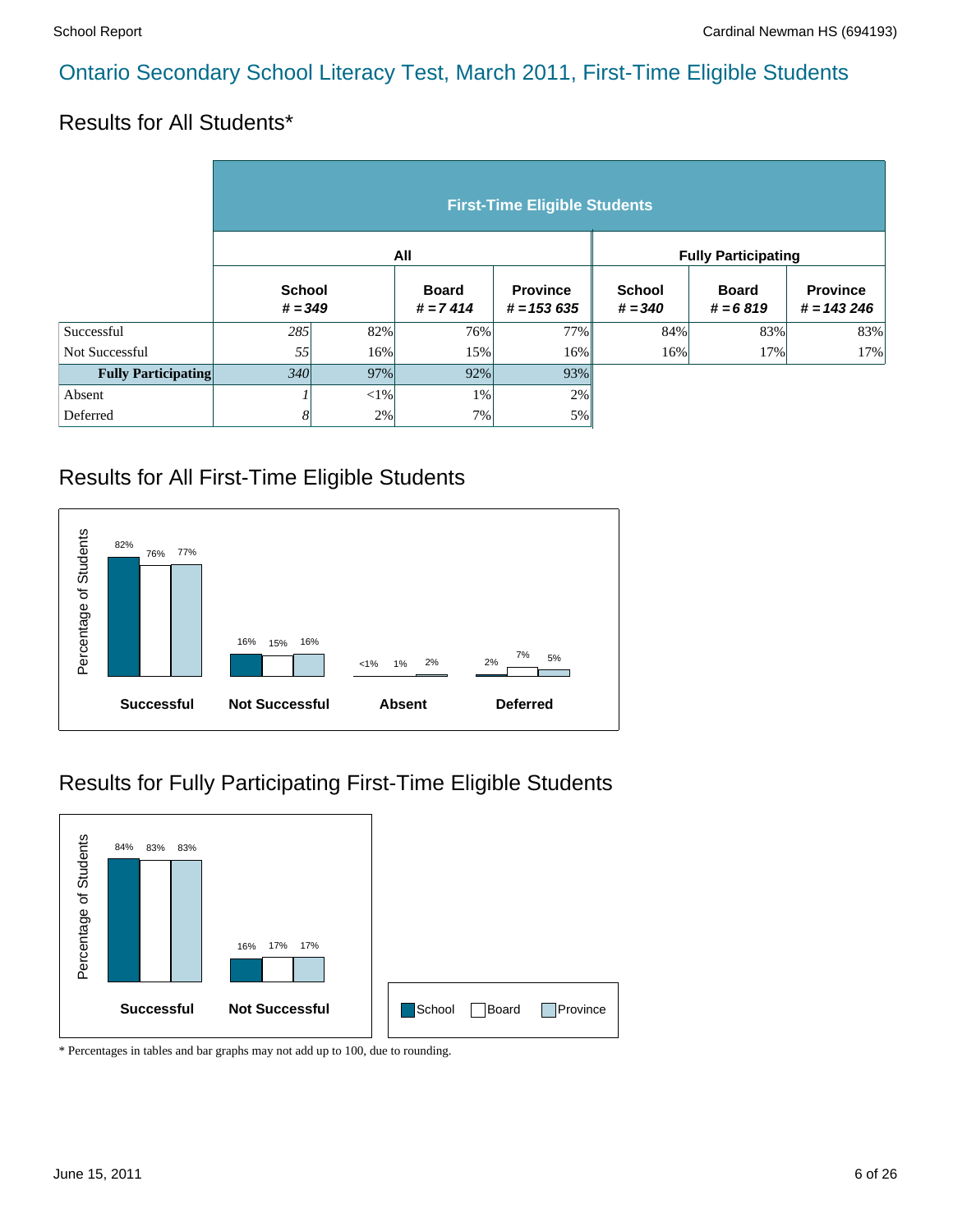### School Results by Gender\*†

|                            | <b>School Results by Gender</b><br><b>First-Time Eligible Students</b> |     |                          |       |                            |                          |  |  |  |  |
|----------------------------|------------------------------------------------------------------------|-----|--------------------------|-------|----------------------------|--------------------------|--|--|--|--|
|                            |                                                                        |     | All                      |       | <b>Fully Participating</b> |                          |  |  |  |  |
|                            | Female<br>$# = 156$                                                    |     | <b>Male</b><br>$# = 193$ |       | Female<br>$# = 151$        | <b>Male</b><br>$# = 189$ |  |  |  |  |
| Successful                 | 134                                                                    | 86% | 151                      | 78%   | 89%                        | 80%                      |  |  |  |  |
| Not Successful             | 17'                                                                    | 11% | 38                       | 20%   | 11%                        | 20%                      |  |  |  |  |
| <b>Fully Participating</b> | 97%<br>151                                                             |     | <b>189</b>               | 98%   |                            |                          |  |  |  |  |
| Absent                     | 0                                                                      | 0%  |                          | $1\%$ |                            |                          |  |  |  |  |
| Deferred                   |                                                                        | 3%  |                          | 2%    |                            |                          |  |  |  |  |

# School Results for All First-Time Eligible Students by Gender



School Results for Fully Participating First-Time Eligible Students by Gender



\* Percentages in tables and bar graphs may not add up to 100, due to rounding.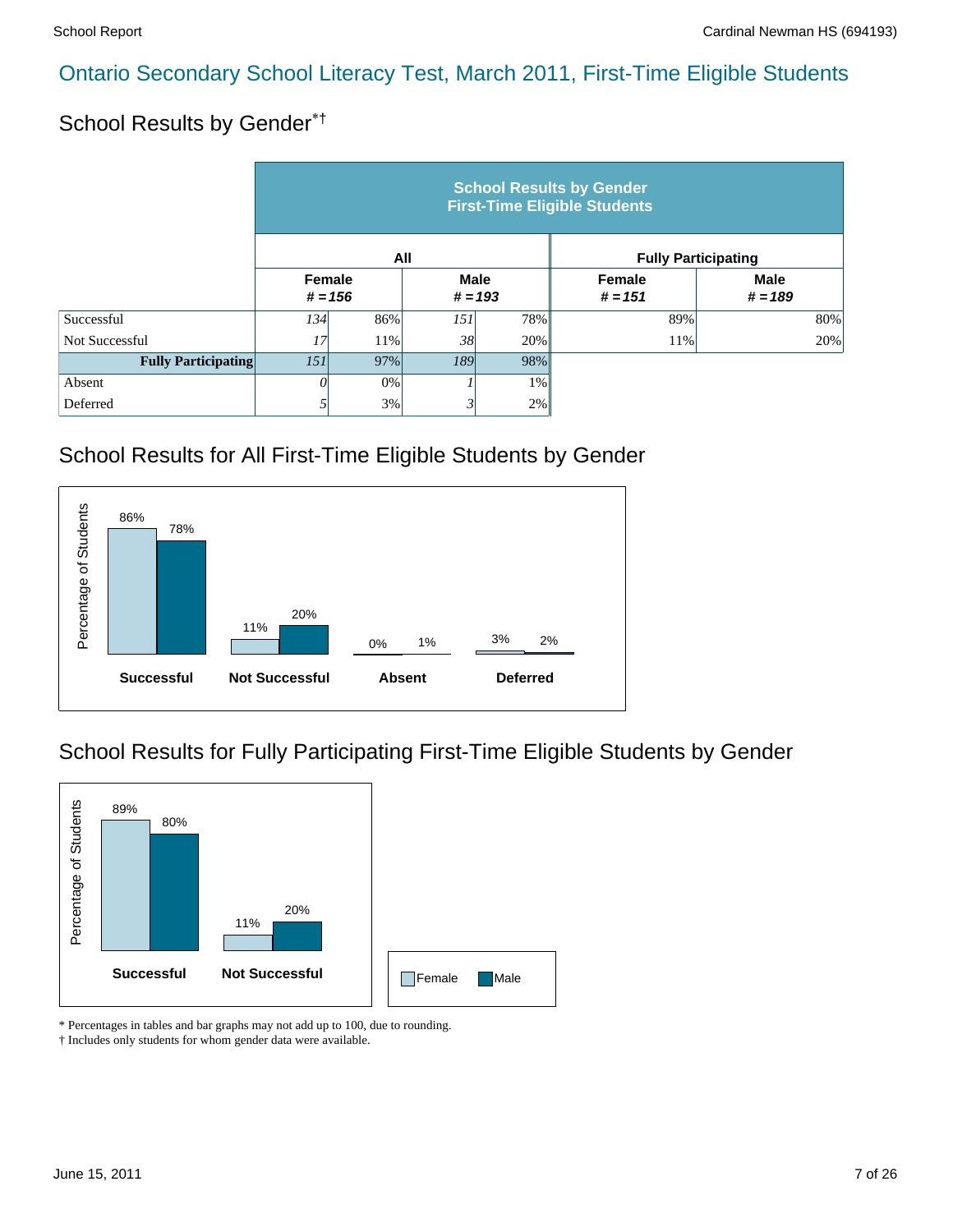# Board Results by Gender\*†

|                            | <b>Board Results by Gender</b><br><b>First-Time Eligible Students</b> |     |                           |       |                             |                            |  |  |  |  |
|----------------------------|-----------------------------------------------------------------------|-----|---------------------------|-------|-----------------------------|----------------------------|--|--|--|--|
|                            |                                                                       |     | All                       |       |                             | <b>Fully Participating</b> |  |  |  |  |
|                            | Female<br>$# = 3754$                                                  |     | <b>Male</b><br>$# = 3660$ |       | <b>Female</b><br>$# = 3536$ | <b>Male</b><br>$# = 3283$  |  |  |  |  |
| Successful                 | 3 063                                                                 | 82% | 2608                      | 71%   | 87%                         | 79%                        |  |  |  |  |
| Not Successful             | 473                                                                   | 13% | 675                       | 18%   | 13%                         | 21%                        |  |  |  |  |
| <b>Fully Participating</b> | 3 5 3 6<br>94%                                                        |     | 3 2 8 3                   | 90%   |                             |                            |  |  |  |  |
| Absent                     | 18                                                                    | <1% | 33                        | $1\%$ |                             |                            |  |  |  |  |
| Deferred                   | 200l                                                                  | 5%  | 344                       | 9%    |                             |                            |  |  |  |  |

### Board Results for All First-Time Eligible Students by Gender



### Board Results for Fully Participating First-Time Eligible Students by Gender



\* Percentages in tables and bar graphs may not add up to 100, due to rounding.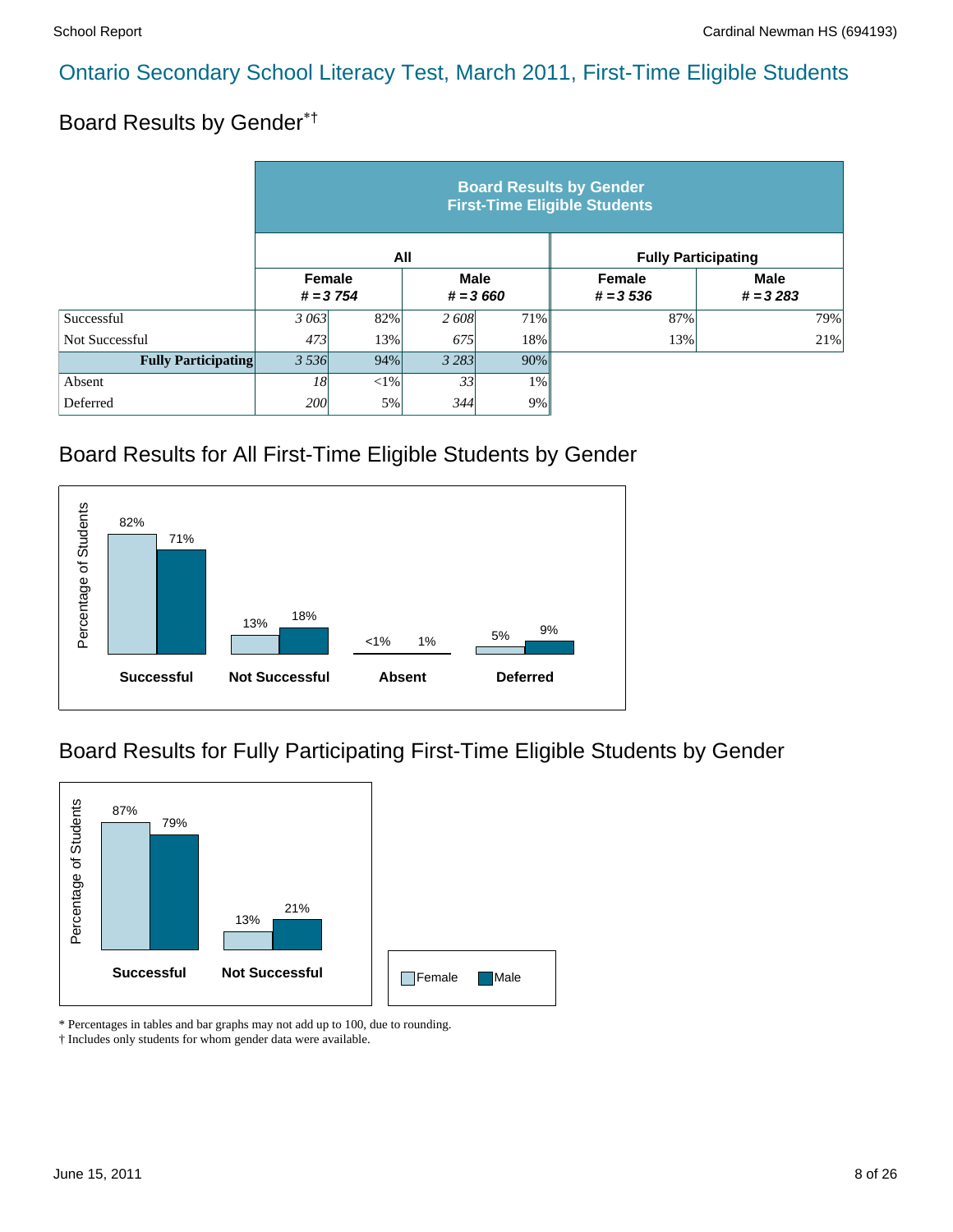# Provincial Results by Gender\*†

|                            | <b>Provincial Results by Gender</b><br><b>First-Time Eligible Students</b> |                                                     |         |                              |                            |     |  |  |  |  |
|----------------------------|----------------------------------------------------------------------------|-----------------------------------------------------|---------|------------------------------|----------------------------|-----|--|--|--|--|
|                            |                                                                            | All                                                 |         |                              | <b>Fully Participating</b> |     |  |  |  |  |
|                            |                                                                            | Female<br><b>Male</b><br>$# = 74954$<br>$# = 78681$ |         | <b>Female</b><br>$# = 70606$ | <b>Male</b><br>$# = 72640$ |     |  |  |  |  |
| Successful                 | 61 154                                                                     | 82%                                                 | 57807   | 73%                          | 87%                        | 80% |  |  |  |  |
| Not Successful             | 9452                                                                       | 13%                                                 | 14 833  | 19%                          | 13%                        | 20% |  |  |  |  |
| <b>Fully Participating</b> | 70 606<br>94%                                                              |                                                     | 72 640  | 92%                          |                            |     |  |  |  |  |
| Absent                     | 1578                                                                       | 2%                                                  | 1659    | 2%                           |                            |     |  |  |  |  |
| Deferred                   | 2 7 7 0 1                                                                  | 4%                                                  | 4 3 8 2 | 6%                           |                            |     |  |  |  |  |

### Provincial Results for All First-Time Eligible Students by Gender



### Provincial Results for Fully Participating First-Time Eligible Students by Gender



\* Percentages in tables and bar graphs may not add up to 100, due to rounding.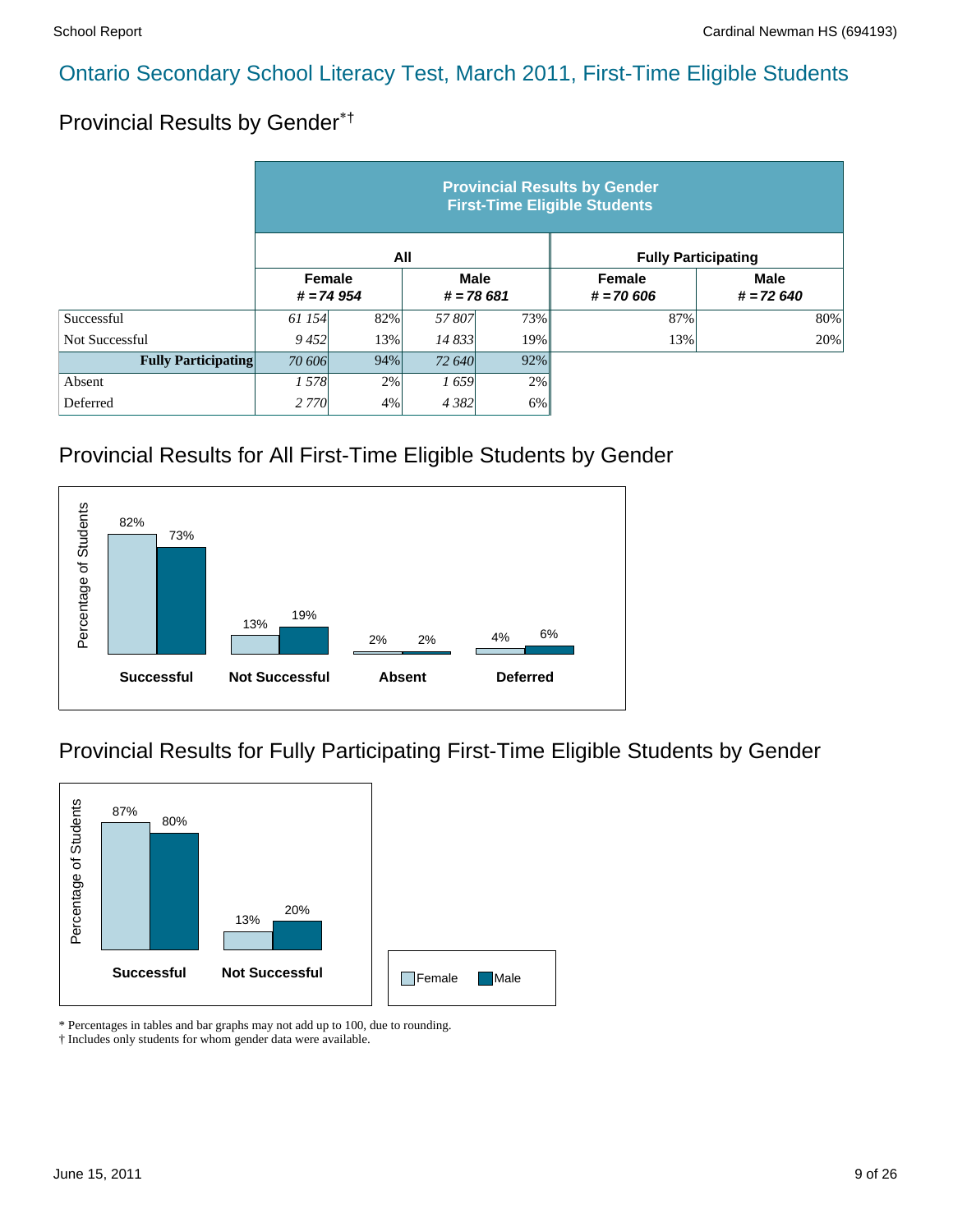#### Results for English Language Learners\*

|                            | <b>Results for English Language Learners</b><br><b>First-Time Eligible Students</b> |                           |     |                               |                            |                           |                               |  |  |  |
|----------------------------|-------------------------------------------------------------------------------------|---------------------------|-----|-------------------------------|----------------------------|---------------------------|-------------------------------|--|--|--|
|                            |                                                                                     |                           | All |                               | <b>Fully Participating</b> |                           |                               |  |  |  |
|                            |                                                                                     | <b>School</b><br>$# = 23$ |     | <b>Province</b><br>$# = 6854$ | <b>School</b><br>$# = 21$  | <b>Board</b><br>$# = 590$ | <b>Province</b><br>$# = 4505$ |  |  |  |
| Successful                 | 16                                                                                  | 70%                       | 51% | 45%                           | 76%                        | 72%                       | 68%                           |  |  |  |
| Not Successful             |                                                                                     | 22%                       | 20% | 21%                           | 24%                        | 28%                       | 32%                           |  |  |  |
| <b>Fully Participating</b> | 21                                                                                  | 91%                       | 71% | 66%                           |                            |                           |                               |  |  |  |
| Absent                     |                                                                                     | 0%                        | 2%  | 2%                            |                            |                           |                               |  |  |  |
| Deferred                   |                                                                                     | 9%                        | 27% | 32%                           |                            |                           |                               |  |  |  |

#### Results for All First-Time Eligible English Language Learners



#### Results for Fully Participating First-Time Eligible English Language Learners

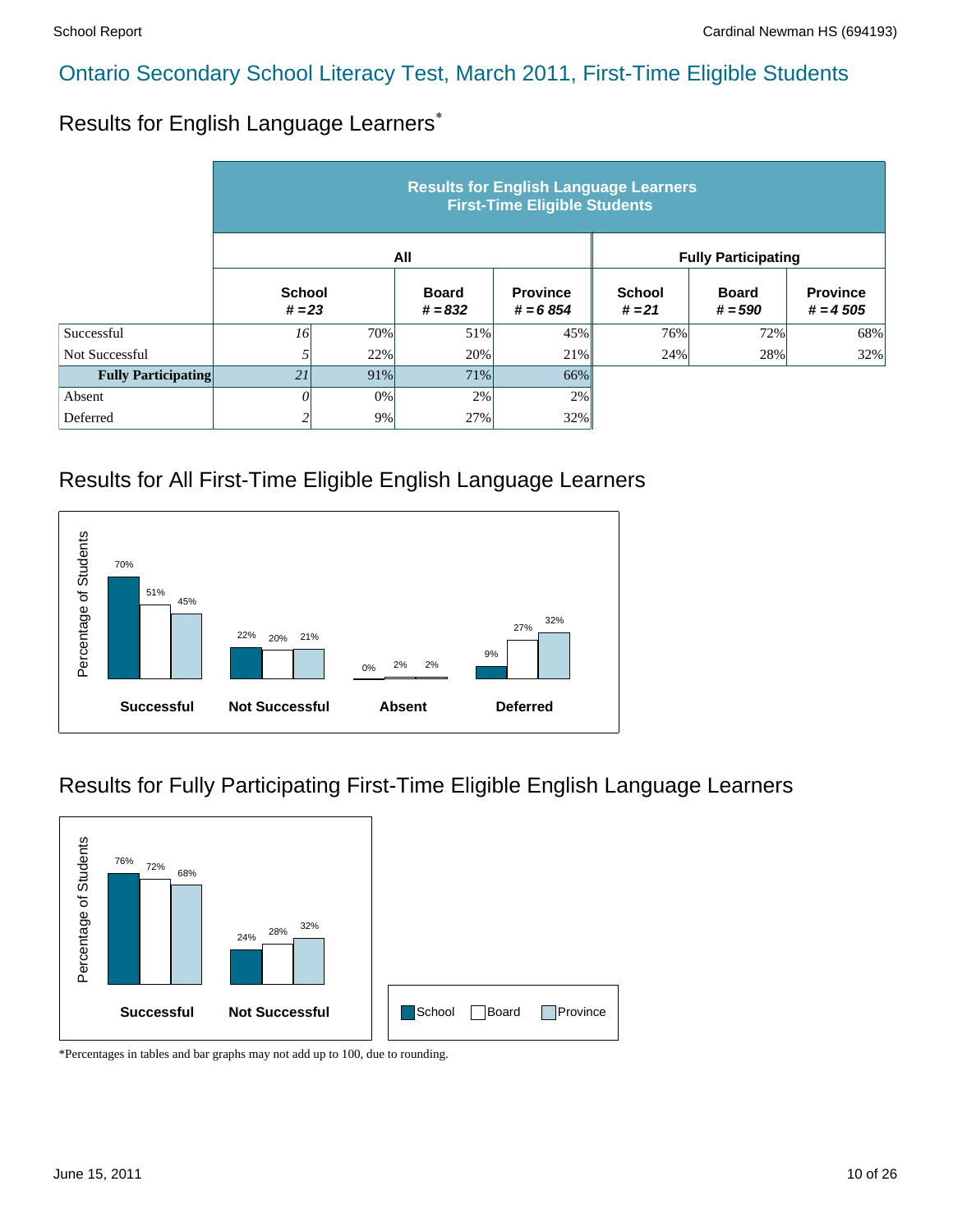Results for Students with Special Education Needs (excluding gifted)\*

|                            | <b>Results for Students with Special Education Needs</b><br>(excluding gifted)<br><b>First-Time Eligible Students</b> |     |                            |                                 |                            |                            |                                |  |  |  |
|----------------------------|-----------------------------------------------------------------------------------------------------------------------|-----|----------------------------|---------------------------------|----------------------------|----------------------------|--------------------------------|--|--|--|
|                            |                                                                                                                       |     | All                        |                                 | <b>Fully Participating</b> |                            |                                |  |  |  |
|                            | <b>School</b><br>$# = 56$                                                                                             |     | <b>Board</b><br>$# = 1215$ | <b>Province</b><br>$# = 26,590$ | <b>School</b><br>$# = 53$  | <b>Board</b><br>$# = 1013$ | <b>Province</b><br>$# = 22776$ |  |  |  |
| Successful                 | 31                                                                                                                    | 55% | 45%                        | 45%                             | 58%                        | 54%                        | 52%                            |  |  |  |
| Not Successful             | 22                                                                                                                    | 39% | 39%                        | 41%                             | 42%                        | 46%                        | 48%                            |  |  |  |
| <b>Fully Participating</b> | 53                                                                                                                    | 95% | 83%                        | 86%                             |                            |                            |                                |  |  |  |
| Absent                     | 0                                                                                                                     | 0%  | 1%                         | 3%                              |                            |                            |                                |  |  |  |
| Deferred                   | 3                                                                                                                     | 5%  | 16%                        | 11%                             |                            |                            |                                |  |  |  |

Results for All First-Time Eligible Students with Special Education Needs (excluding gifted)



Results for Fully Participating First-Time Eligible Students with Special Education Needs (excluding gifted)

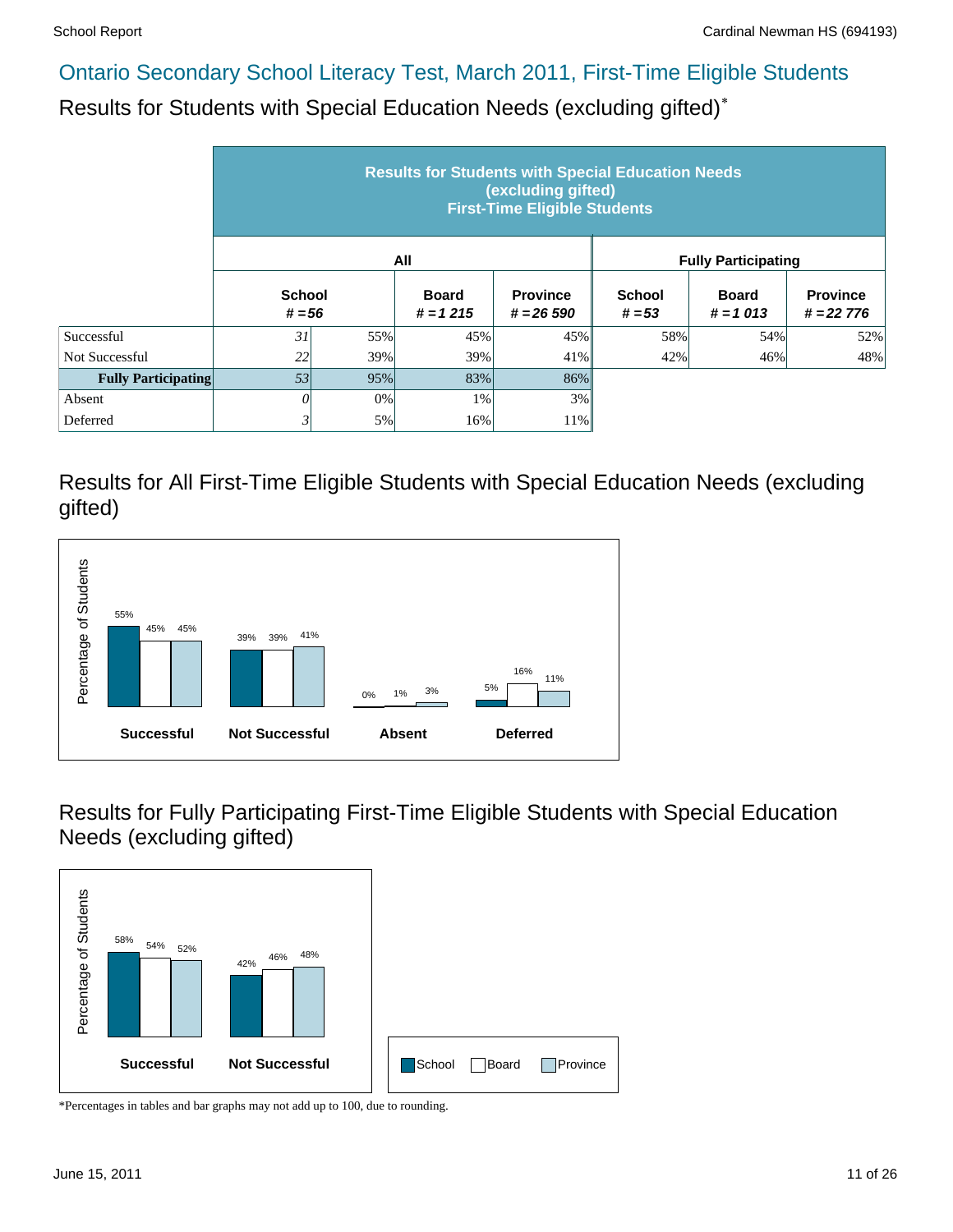School Results for Students with Special Education Needs Receiving Accommodations (excluding gifted)\*

|                            | <b>School Results for Students with Special Education Needs</b><br><b>Receiving Accommodations (excluding gifted)</b><br><b>First-Time Eligible Students</b> |                              |     |                                 |                              |                                 |  |  |  |  |
|----------------------------|--------------------------------------------------------------------------------------------------------------------------------------------------------------|------------------------------|-----|---------------------------------|------------------------------|---------------------------------|--|--|--|--|
|                            |                                                                                                                                                              |                              | All |                                 | <b>Fully Participating</b>   |                                 |  |  |  |  |
|                            |                                                                                                                                                              | <b>IEP Only</b><br>$# = N/R$ |     | <b>IEP and IPRC</b><br>$# = 47$ | <b>IEP Only</b><br>$# = N/R$ | <b>IEP and IPRC</b><br>$# = 47$ |  |  |  |  |
| Successful                 | N/R                                                                                                                                                          | N/R                          | 28  | 60%                             | N/R                          | 60%                             |  |  |  |  |
| Not Successful             | N/R                                                                                                                                                          | N/R                          | 19  | 40%                             | N/R                          | 40%                             |  |  |  |  |
| <b>Fully Participating</b> | N/R                                                                                                                                                          | N/R                          | 47  | $100\%$                         |                              |                                 |  |  |  |  |
| Absent                     | N/R                                                                                                                                                          | N/R                          | 0   | 0%                              |                              |                                 |  |  |  |  |
| Deferred                   | N/R                                                                                                                                                          | N/R                          | 0   | $0\%$                           |                              |                                 |  |  |  |  |

School Results for All First-Time Eligible Students with Special Education Needs Receiving Accommodations (excluding gifted)



School Results for Fully Participating First-Time Eligible Students with Special Education Needs Receiving Accommodations (excluding gifted)

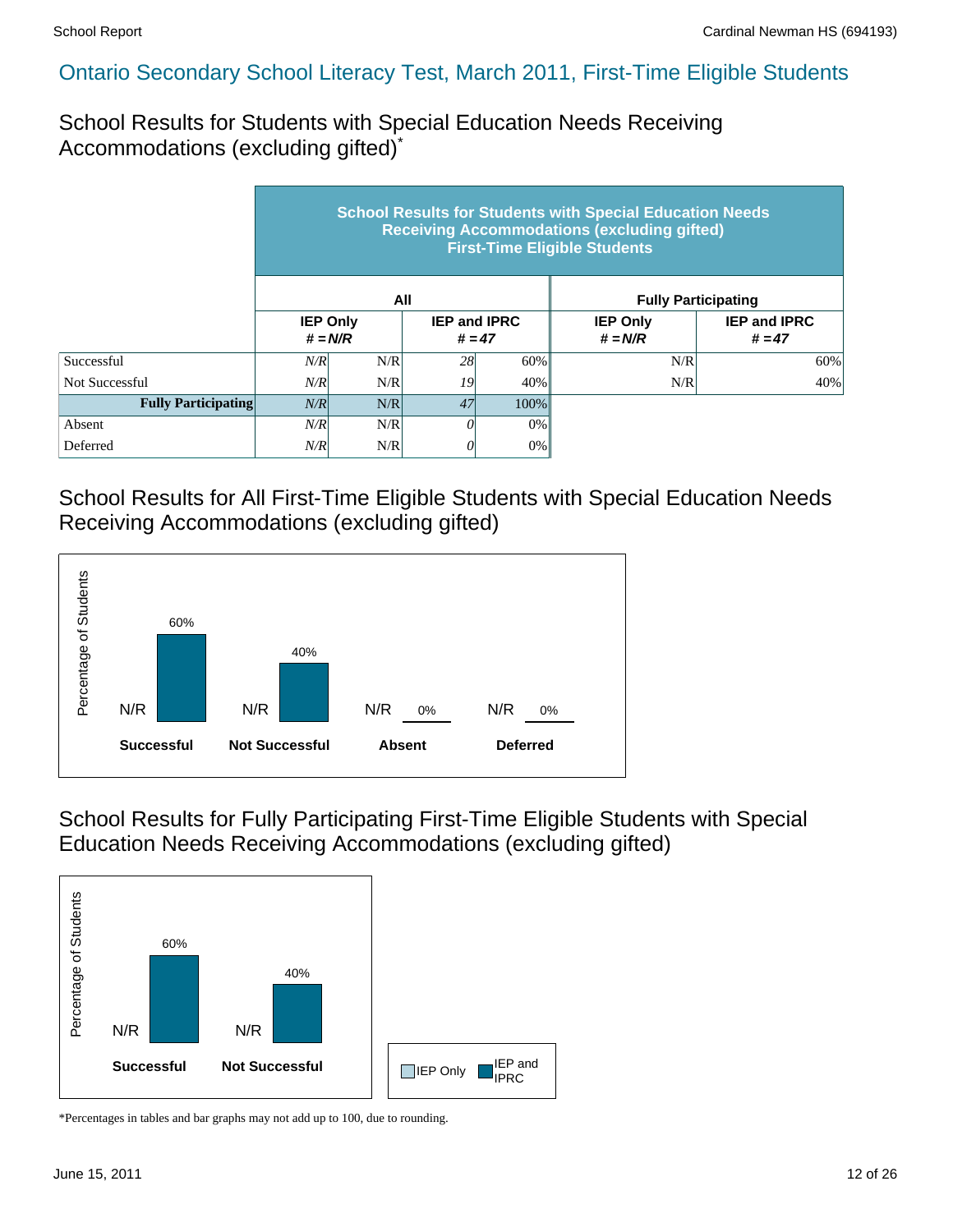Board Results for Students with Special Education Needs Receiving Accommodations (excluding gifted)\*

|                            | <b>Board Results for Students with Special Education Needs</b><br><b>Receiving Accommodations (excluding gifted)</b><br><b>First-Time Eligible Students</b> |                              |            |                                  |                              |                                  |  |  |  |  |
|----------------------------|-------------------------------------------------------------------------------------------------------------------------------------------------------------|------------------------------|------------|----------------------------------|------------------------------|----------------------------------|--|--|--|--|
|                            |                                                                                                                                                             |                              | All        |                                  | <b>Fully Participating</b>   |                                  |  |  |  |  |
|                            |                                                                                                                                                             | <b>IEP Only</b><br>$# = 226$ |            | <b>IEP and IPRC</b><br>$# = 777$ | <b>IEP Only</b><br>$# = 225$ | <b>IEP and IPRC</b><br>$# = 770$ |  |  |  |  |
| Successful                 | 132 <sup> </sup>                                                                                                                                            | 58%                          | 403        | 52%                              | 59%                          | 52%                              |  |  |  |  |
| Not Successful             | 93                                                                                                                                                          | 41%                          | 367        | 47%                              | 41%                          | 48%                              |  |  |  |  |
| <b>Fully Participating</b> | 225<br>100%                                                                                                                                                 |                              | <b>770</b> | 99%                              |                              |                                  |  |  |  |  |
| Absent                     |                                                                                                                                                             | $< 1\%$                      |            | $1\%$                            |                              |                                  |  |  |  |  |
| Deferred                   |                                                                                                                                                             | 0%                           | 0          | $0\%$                            |                              |                                  |  |  |  |  |

Board Results for All First-Time Eligible Students with Special Education Needs Receiving Accommodations (excluding gifted)



Board Results for Fully Participating First-Time Eligible Students with Special Education Needs Receiving Accommodations (excluding gifted)

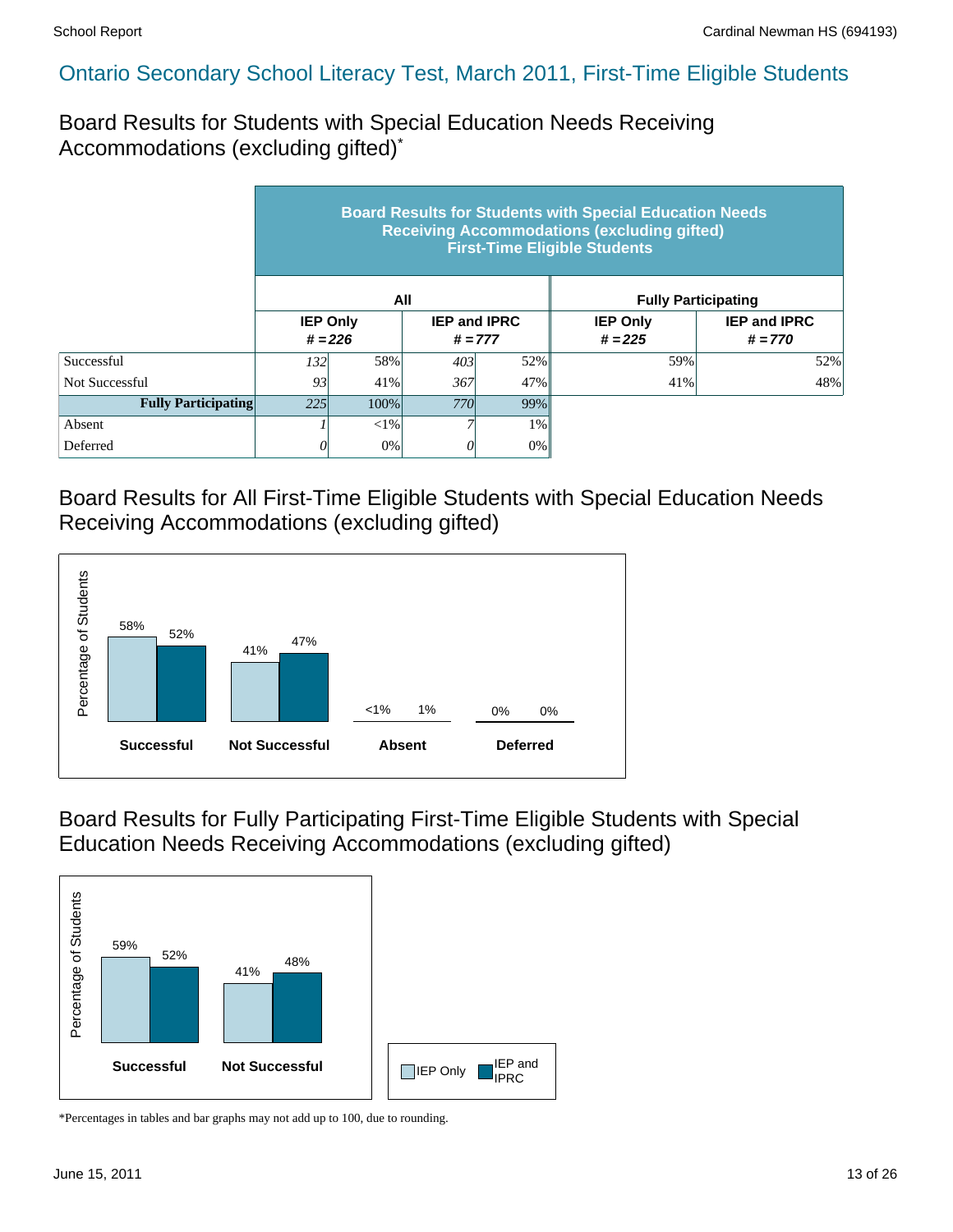Provincial Results for Students with Special Education Needs Receiving Accommodations (excluding gifted)\*

|                            | <b>Provincial Results for Students with Special Education Needs</b><br><b>Receiving Accommodations (excluding gifted)</b><br><b>First-Time Eligible Students</b> |                                                                     |       |     |                                |                                    |  |  |  |  |
|----------------------------|------------------------------------------------------------------------------------------------------------------------------------------------------------------|---------------------------------------------------------------------|-------|-----|--------------------------------|------------------------------------|--|--|--|--|
|                            |                                                                                                                                                                  |                                                                     | All   |     |                                | <b>Fully Participating</b>         |  |  |  |  |
|                            |                                                                                                                                                                  | <b>IEP Only</b><br><b>IEP and IPRC</b><br>$# = 7666$<br>$# = 14066$ |       |     | <b>IEP Only</b><br>$# = 7.356$ | <b>IEP and IPRC</b><br>$# = 13631$ |  |  |  |  |
| Successful                 | 3921                                                                                                                                                             | 51%                                                                 | 6 900 | 49% | 53%                            | 51%                                |  |  |  |  |
| Not Successful             | 3435                                                                                                                                                             | 45%                                                                 | 6.731 | 48% | 47%                            | 49%                                |  |  |  |  |
| <b>Fully Participating</b> | 7356                                                                                                                                                             | 96%                                                                 | 13631 | 97% |                                |                                    |  |  |  |  |
| Absent                     | 310 <sup> </sup>                                                                                                                                                 | 4%                                                                  | 435   | 3%  |                                |                                    |  |  |  |  |
| Deferred                   | 0                                                                                                                                                                | 0%                                                                  | 0     | 0%  |                                |                                    |  |  |  |  |

Provincial Results for All First-Time Eligible Students with Special Education Needs Receiving Accommodations (excluding gifted)



Provincial Results for Fully Participating First-Time Eligible Students with Special Education Needs Receiving Accommodations (excluding gifted)

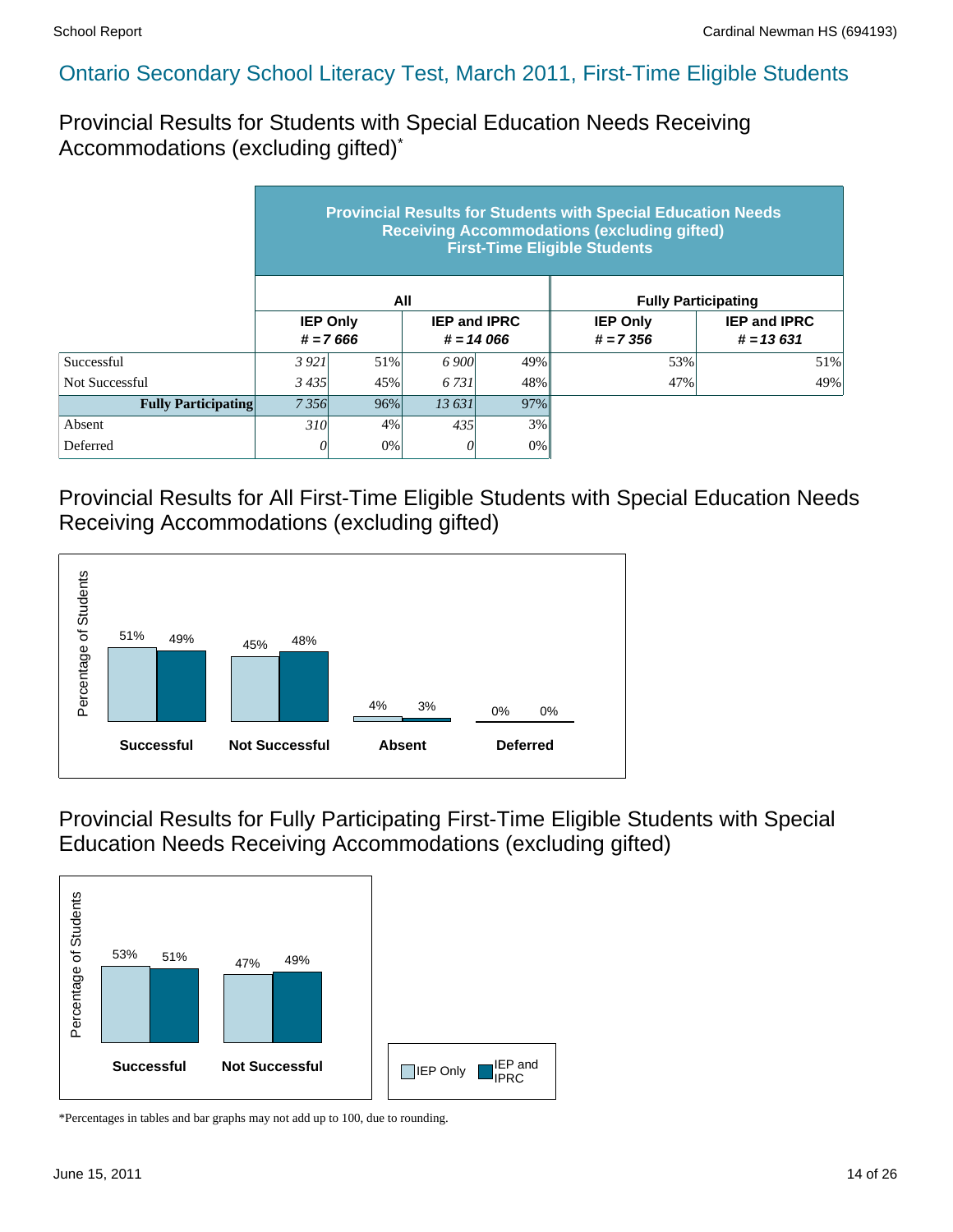Results for Students Taking Academic English Course\*

|                            | <b>Results for Students Taking</b><br><b>Academic English Course</b><br><b>First-Time Eligible Students</b> |        |                             |                                  |                            |                            |                                 |  |  |  |  |
|----------------------------|-------------------------------------------------------------------------------------------------------------|--------|-----------------------------|----------------------------------|----------------------------|----------------------------|---------------------------------|--|--|--|--|
|                            |                                                                                                             |        | All                         |                                  |                            | <b>Fully Participating</b> |                                 |  |  |  |  |
|                            | <b>School</b><br>$# = 269$                                                                                  |        | <b>Board</b><br>$# = 5 106$ | <b>Province</b><br>$# = 106 194$ | <b>School</b><br>$# = 265$ | <b>Board</b><br>$# = 5034$ | <b>Province</b><br>$# = 104274$ |  |  |  |  |
| Successful                 | <b>250</b>                                                                                                  | 93%    | 93%                         | 93%                              | 94%                        | 94%                        | 95%                             |  |  |  |  |
| Not Successful             | 15                                                                                                          | 6%     | 6%                          | 5%                               | 6%                         | 6%                         | 5%                              |  |  |  |  |
| <b>Fully Participating</b> | 265                                                                                                         | 99%    | 99%                         | 98%                              |                            |                            |                                 |  |  |  |  |
| Absent                     |                                                                                                             | $<$ 1% | $<$ 1%                      | $1\%$                            |                            |                            |                                 |  |  |  |  |
| Deferred                   | 3                                                                                                           | 1%     | 1%                          | $1\%$                            |                            |                            |                                 |  |  |  |  |

# Results for All First-Time Eligible Students Taking Academic English Course



Results for Fully Participating First-Time Eligible Students Taking Academic English Course

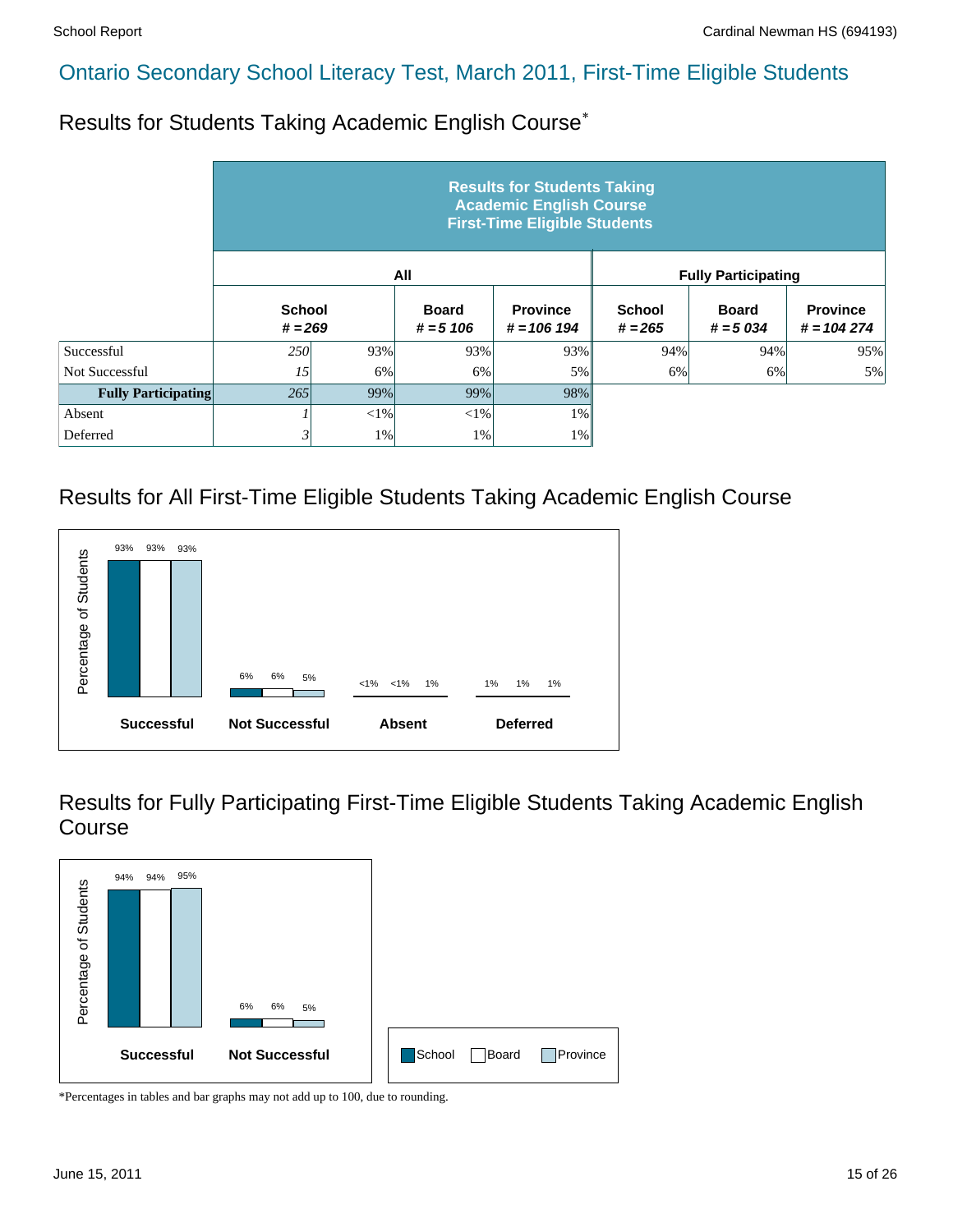Results for Students Taking Applied English Course\*

|                            | <b>Results for Students Taking</b><br><b>Applied English Course</b><br><b>First-Time Eligible Students</b> |     |                             |                                |                           |                             |                                |  |  |  |  |
|----------------------------|------------------------------------------------------------------------------------------------------------|-----|-----------------------------|--------------------------------|---------------------------|-----------------------------|--------------------------------|--|--|--|--|
|                            |                                                                                                            |     | All                         |                                |                           | <b>Fully Participating</b>  |                                |  |  |  |  |
|                            | <b>School</b><br>$# = 70$                                                                                  |     | <b>Board</b><br>$# = 1 776$ | <b>Province</b><br>$# = 36362$ | <b>School</b><br>$# = 67$ | <b>Board</b><br>$# = 1.585$ | <b>Province</b><br>$# = 33149$ |  |  |  |  |
| Successful                 | 33                                                                                                         | 47% | 48%                         | 50%                            | 49%                       | 53%                         | 55%                            |  |  |  |  |
| Not Successful             | 34                                                                                                         | 49% | 42%                         | 41%                            | 51%                       | 47%                         | 45%                            |  |  |  |  |
| <b>Fully Participating</b> | 67                                                                                                         | 96% | 89%                         | 91%                            |                           |                             |                                |  |  |  |  |
| Absent                     | 0                                                                                                          | 0%  | 1%                          | 4%                             |                           |                             |                                |  |  |  |  |
| Deferred                   | $\mathfrak{z}$                                                                                             | 4%  | 10%                         | 5%                             |                           |                             |                                |  |  |  |  |

#### Results for All First-Time Eligible Students Taking Applied English Course



Results for Fully Participating First-Time Eligible Students Taking Applied English Course

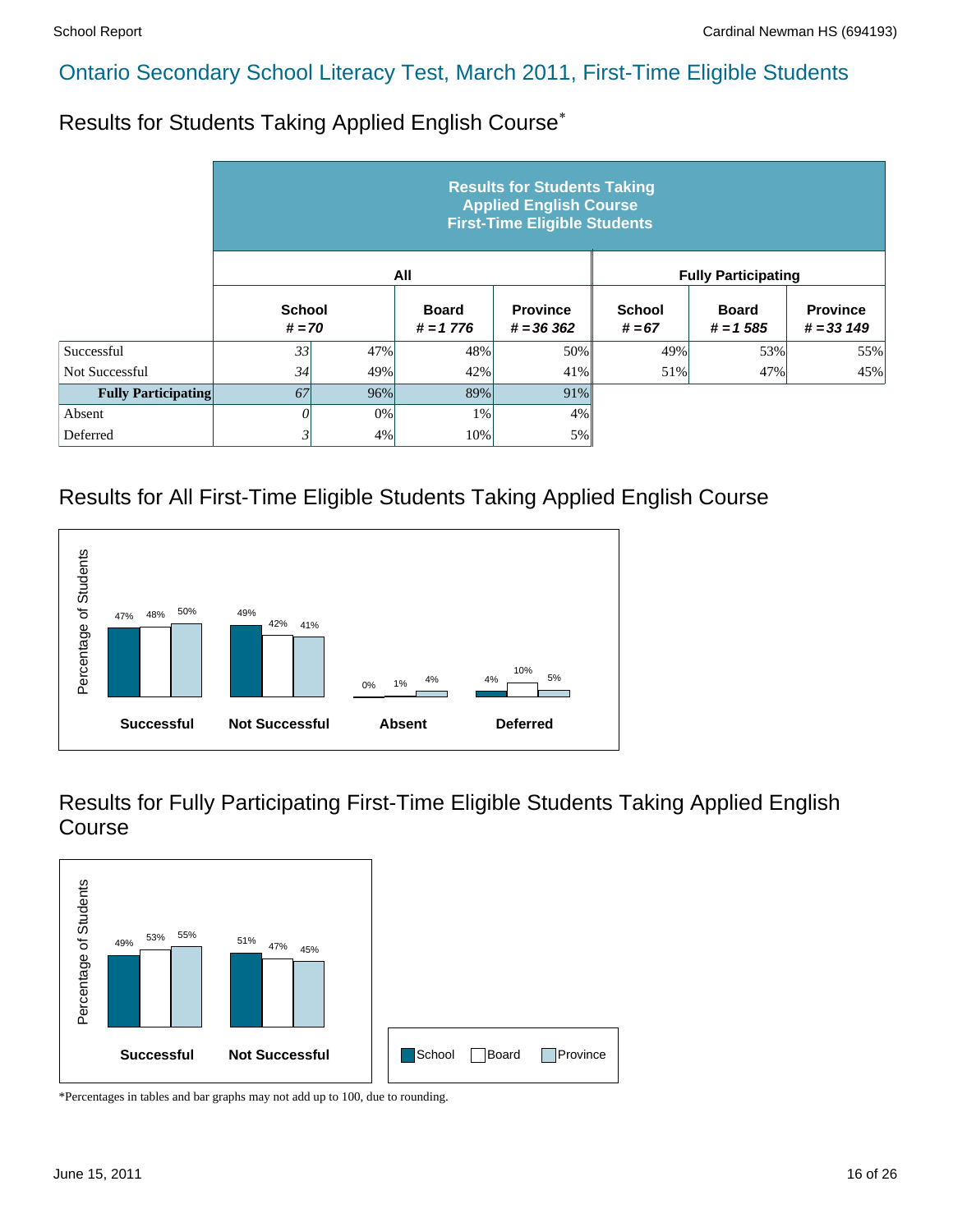Results for Students Taking Locally Developed English Course\*

|                            |                            |     |                           | <b>Results for Students Taking</b><br><b>Locally Developed English Course</b><br><b>First-Time Eligible Students</b> |                            |                            |                               |
|----------------------------|----------------------------|-----|---------------------------|----------------------------------------------------------------------------------------------------------------------|----------------------------|----------------------------|-------------------------------|
|                            |                            |     | All                       |                                                                                                                      |                            | <b>Fully Participating</b> |                               |
|                            | <b>School</b><br>$# = N/R$ |     | <b>Board</b><br>$# = 164$ | <b>Province</b><br>$# = 5557$                                                                                        | <b>School</b><br>$# = N/R$ | <b>Board</b><br>$# = 61$   | <b>Province</b><br>$# = 3252$ |
| Successful                 | N/R                        | N/R | 4%                        | 9%                                                                                                                   | N/R                        | 11%                        | 15%                           |
| Not Successful             | N/R                        | N/R | 33%                       | 50%                                                                                                                  | N/R                        | 89%                        | 85%                           |
| <b>Fully Participating</b> | N/R                        | N/R | 37%                       | 59%                                                                                                                  |                            |                            |                               |
| Absent                     | N/R                        | N/R | 4%                        | 6%                                                                                                                   |                            |                            |                               |
| Deferred                   | N/R                        | N/R | 59%                       | 35%                                                                                                                  |                            |                            |                               |

#### Results for All First-Time Eligible Students Taking Locally Developed English Course



Results for Fully Participating First-Time Eligible Students Taking Locally Developed English Course

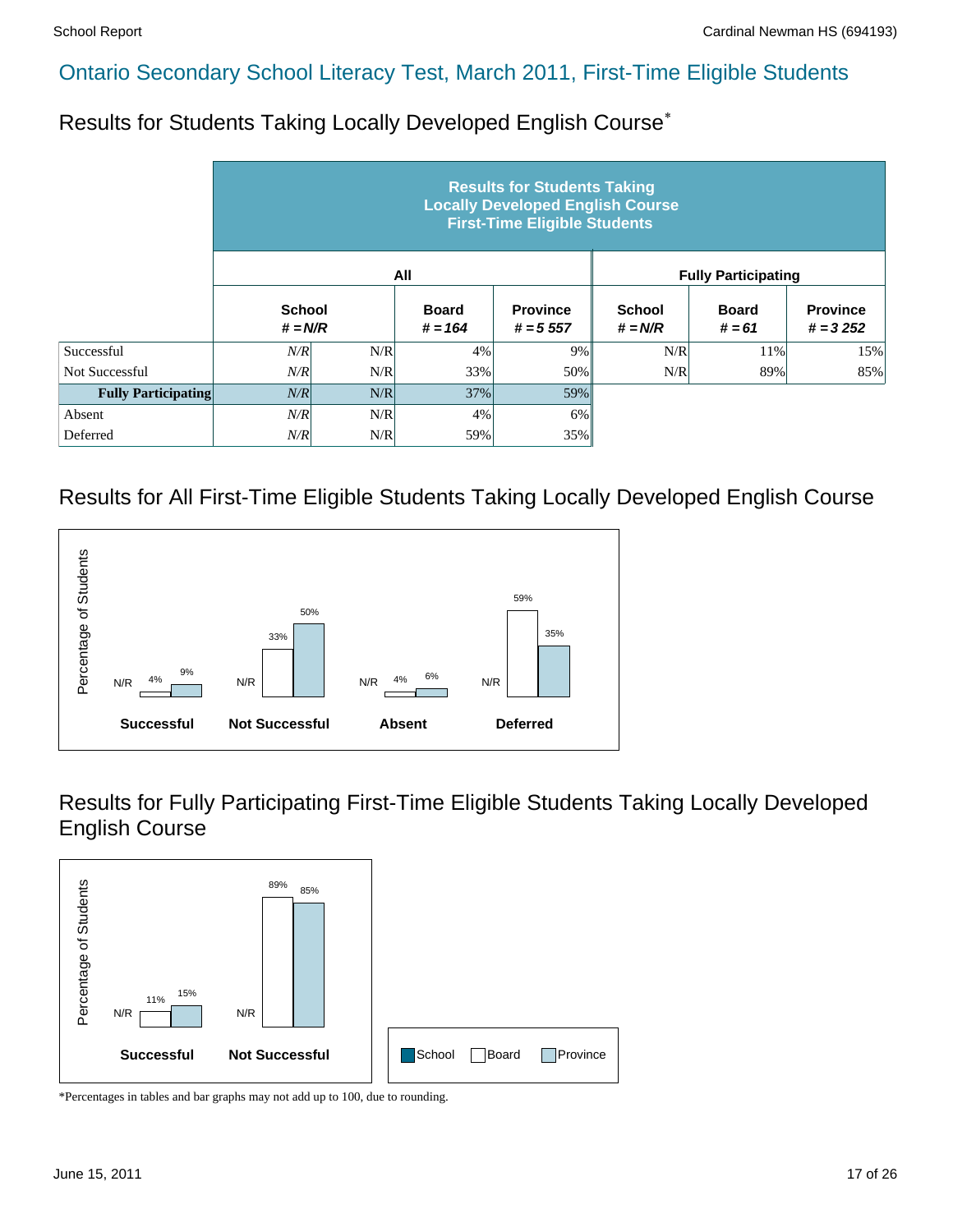Results for Students Taking ESL/ELD Course\*

|                            |                            |     |                           | <b>Results for Students Taking</b><br><b>ESL/ELD Course</b><br><b>First-Time Eligible Students</b> |                            |                            |                                |
|----------------------------|----------------------------|-----|---------------------------|----------------------------------------------------------------------------------------------------|----------------------------|----------------------------|--------------------------------|
|                            |                            |     | All                       |                                                                                                    |                            | <b>Fully Participating</b> |                                |
|                            | <b>School</b><br>$# = N/R$ |     | <b>Board</b><br>$# = 293$ | <b>Province</b><br>$# = 3541$                                                                      | <b>School</b><br>$# = N/R$ | <b>Board</b><br>$# = 93$   | <b>Province</b><br>$# = 1,388$ |
| Successful                 | N/R                        | N/R | 16%                       | 20%                                                                                                | N/R                        | 52%                        | 51%                            |
| <b>Not Successful</b>      | N/R                        | N/R | 15%                       | 19%                                                                                                | N/R                        | 48%                        | 49%                            |
| <b>Fully Participating</b> | N/R                        | N/R | 32%                       | 39%                                                                                                |                            |                            |                                |
| Absent                     | N/R                        | N/R | 2%                        | 2%                                                                                                 |                            |                            |                                |
| Deferred                   | N/R                        | N/R | 67%                       | 59%                                                                                                |                            |                            |                                |

#### Results for All First-Time Eligible Students Taking ESL/ELD Course



#### Results for Fully Participating First-Time Eligible Students Taking ESL/ELD Course

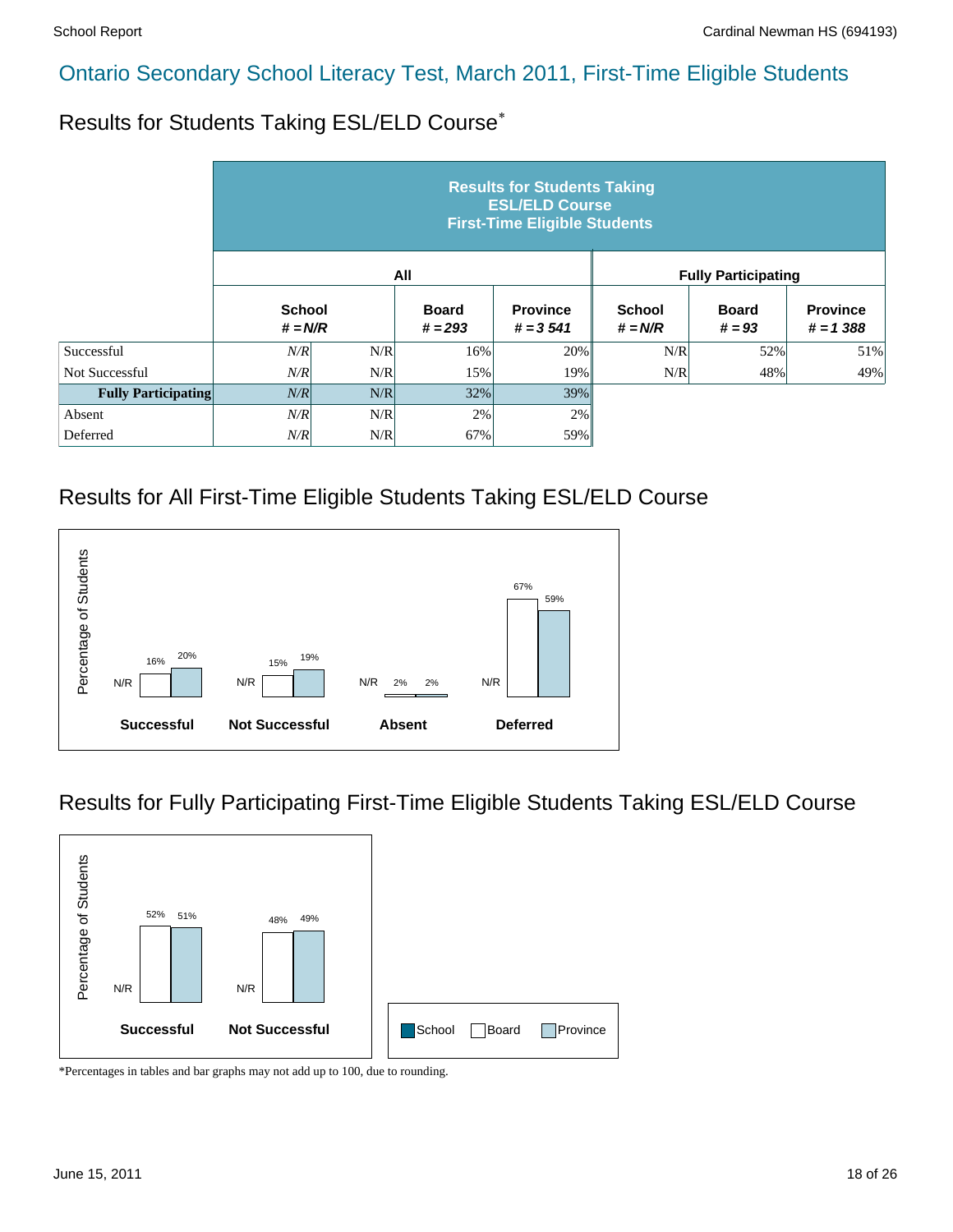#### Contextual Information over Time

This information provides a context for interpreting the school's results of the current and previous administrations.

|                                                                                        | <b>Mar. 2007</b> | <b>Mar. 2008</b> | Apr. 2009 | Apr. 2010 | <b>Mar. 2011</b> |
|----------------------------------------------------------------------------------------|------------------|------------------|-----------|-----------|------------------|
| <b>Enrolment</b>                                                                       |                  |                  |           |           |                  |
| Number of first-time eligible students                                                 | 338              | 316              | 292       | 303       | 349              |
| Number of students who were exempted                                                   | $\overline{4}$   | $\theta$         | 3         | 1         | $\overline{4}$   |
| <b>Participation in the Test</b>                                                       |                  |                  |           |           |                  |
| Of all first-time eligible students, those who participated fully in the<br>assessment | 99%              | 99%              | 99%       | 98%       | 97%              |
| Of all first-time eligible students, those who were absent                             | $1\%$            | $<$ l%           | 1%        | 1%        | $<$ l $%$        |
| Of all first-time eligible students, those who were deferred                           | 1%               | 1%               | $<$ l $%$ | 1%        | 2%               |
| Gender <sup>†</sup> Based on number of first-time eligible students                    |                  |                  |           |           |                  |
| Female                                                                                 | 46%              | 48%              | 44%       | 45%       | 45%              |
| Male                                                                                   | 54%              | 52%              | 56%       | 55%       | 55%              |
| Gender not specified                                                                   | 0%               | 0%               | 0%        | 0%        | 0%               |
| Student Status <sup>†</sup> Based on number of first-time eligible students            |                  |                  |           |           |                  |
| English language learners*                                                             | 0%               | 0%               | 4%        | 3%        | 7%               |
| English language learners receiving special provisions**                               | $0\%$            | 0%               | 1%        | 3%        | 6%               |
| Students with special education needs (excluding gifted)*                              | 20%              | 14%              | 14%       | 19%       | 16%              |
| Students with special education needs receiving accommodations<br>(excluding gifted)** | 19%              | 14%              | 14%       | 19%       | 16%              |
| Course Type in English <sup>†</sup> Based on number of first-time eligible students    |                  |                  |           |           |                  |
| Academic                                                                               | 78%              | 73%              | 76%       | 75%       | 77%              |
| Applied                                                                                | 20%              | 25%              | 20%       | 23%       | 20%              |
| Locally developed                                                                      | $1\%$            | 2%               | 2%        | 2%        | 2%               |
| ESL/ELD                                                                                | 0%               | 0%               | 0%        | 0%        | 1%               |
| Other                                                                                  | 2%               | 1%               | 2%        | 1%        | $<$ l%           |
| Language <sup>††</sup> Based on Student Questionnaire data                             |                  |                  |           |           |                  |
| Number of Respondents:                                                                 | 332              | 310              | 284       | 294       | 332              |
| First language learned at home was other than English                                  | 23%              | 21%              | 20%       | 20%       | 21%              |
| Speak only or mostly English at home                                                   | 77%              | 77%              | 77%       | 73%       | 78%              |
| Speak another language (or other languages) as often as English at<br>home             | 16%              | 17%              | 17%       | 21%       | 18%              |
| Speak only or mostly another language (or other languages) at home                     | 6%               | 5%               | 5%        | 4%        | 3%               |

† Contextual data are provided by schools and/or boards through the Student Data Collection process. Some data may be missing because they were not provided by schools or boards.

See Explanation of Terms.

\*\* Percentages are based on fully participating students.

†† Contextual data pertaining to "language" are gathered from the Student Questionnaire completed by students. Some data may be missing because they were not provided by students.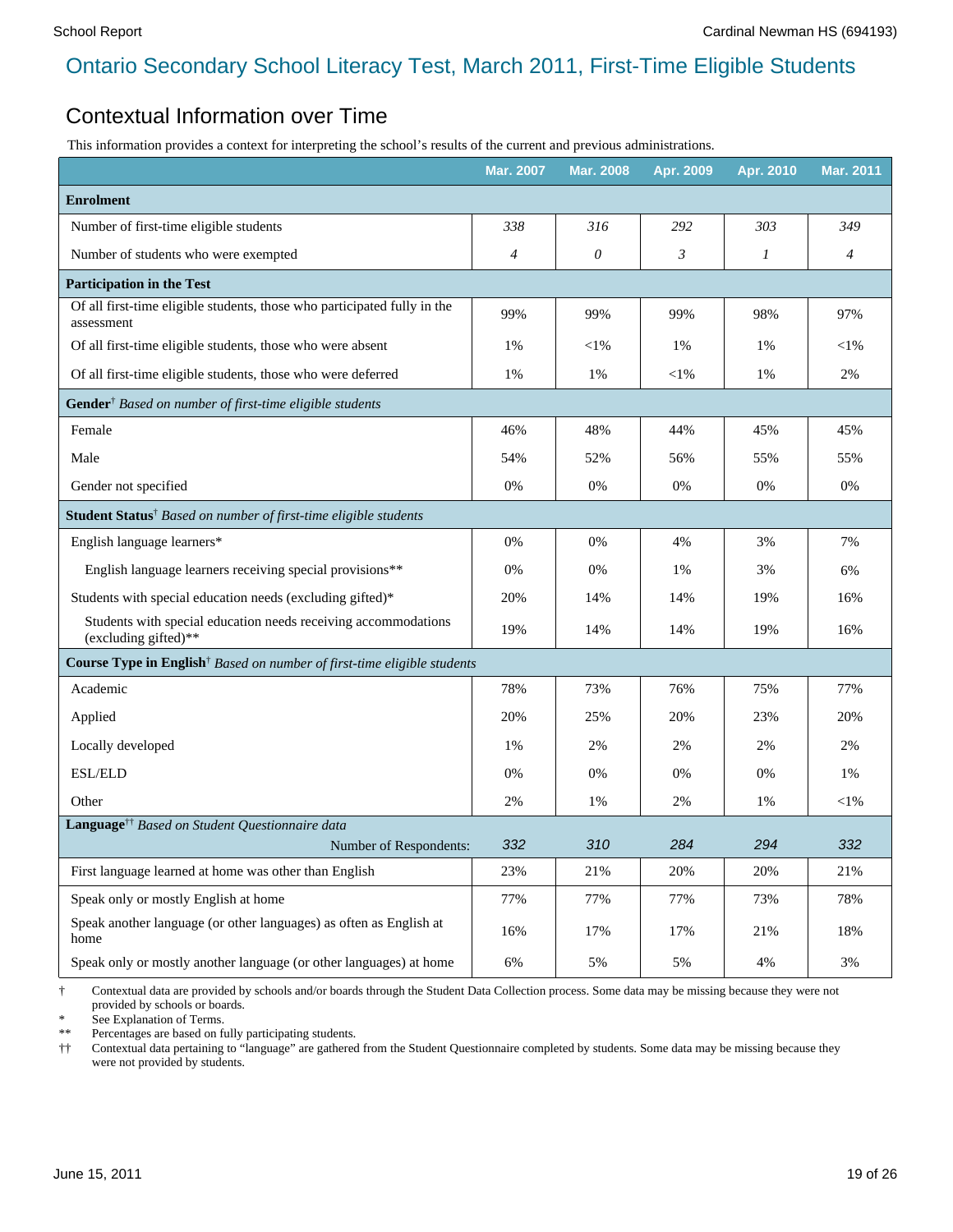#### Ontario Secondary School Literacy Test, March 2011, First-Time Eligible Students Results over Time, March 2007–March 2011

|                                                    | School Results: All First-Time Eligible Students* |       |                      |       |                      |          |                      |     |                      |        |  |
|----------------------------------------------------|---------------------------------------------------|-------|----------------------|-------|----------------------|----------|----------------------|-----|----------------------|--------|--|
|                                                    | <b>March</b><br>2007                              |       | <b>March</b><br>2008 |       | <b>April</b><br>2009 |          | <b>April</b><br>2010 |     | <b>March</b><br>2011 |        |  |
| <b>Number</b><br>of Students                       | 338                                               |       | 316                  |       | 292                  |          | 303                  |     | 349                  |        |  |
| Successful                                         | 299                                               | 88%   | 276                  | 87%   | 256                  | 88%      | 243                  | 80% | 285                  | 82%    |  |
| Not Successful                                     | 35                                                | 10%   | 37                   | 12%   | 33                   | 11%      | 53                   | 17% | 55                   | 16%    |  |
| <b>Fully</b><br><b>Participating</b>               | 334                                               | 99%   | 313                  | 99%   | 289                  | 99%      | 296                  | 98% | 340                  | 97%    |  |
| Absent                                             | $\overline{c}$                                    | 1%    |                      | <1%   | $\overline{c}$       | 1%       | 4                    | 1%  |                      | $<$ 1% |  |
| Deferred                                           | 2                                                 | $1\%$ |                      | $1\%$ | 1                    | ${<}1\%$ | 3                    | 1%  | $\mathcal{S}$        | 2%     |  |
| Fullv<br><b>Participating</b><br><b>Successful</b> | 299                                               | 90%   | 276                  | 88%   | 256                  | 89%      | 243                  | 82% | 285                  | 84%    |  |



|                                             | Board Results: All First-Time Eligible Students* |     |                      |     |                      |     |                      |       |                      |     |  |
|---------------------------------------------|--------------------------------------------------|-----|----------------------|-----|----------------------|-----|----------------------|-------|----------------------|-----|--|
|                                             | <b>March</b><br>2007                             |     | <b>March</b><br>2008 |     | <b>April</b><br>2009 |     | <b>April</b><br>2010 |       | <b>March</b><br>2011 |     |  |
| <b>Number</b><br>of Students                | 6804                                             |     | 6897                 |     | 7071                 |     | 7263                 |       | 7414                 |     |  |
| Successful                                  | 5 2 5 0 1                                        | 77% | 5 2 6 5 1            | 76% | 5 5 5 1              | 79% | 5 507                | 76%   | 5671                 | 76% |  |
| Not Successful                              | 1 165                                            | 17% | 1 207                | 18% | 1 042                | 15% | 1 161                | 16%   | 1 1 4 8              | 15% |  |
| Fullv<br><b>Participating</b>               | 6415                                             | 94% | 6472                 | 94% | 6 5 9 3              | 93% | 6 6 6 8              | 92%   | 6819                 | 92% |  |
| Absent                                      | 104                                              | 2%  | 84                   | 1%  | 63                   | 1%  | 63                   | $1\%$ | 51                   | 1%  |  |
| Deferred                                    | 285                                              | 4%  | 341                  | 5%  | 415                  | 6%  | 532                  | 7%    | 544                  | 7%  |  |
| Fullv<br><b>Participating</b><br>Successful | 5 2 5 0                                          | 82% | 5 2 6 5              | 81% | 5 5 5 1              | 84% | 5 5 0 7              | 83%   | 5671                 | 83% |  |



|                                                    | Provincial Results: All First-Time Eligible Students* |     |                      |       |               |     |                      |     |                      |     |
|----------------------------------------------------|-------------------------------------------------------|-----|----------------------|-------|---------------|-----|----------------------|-----|----------------------|-----|
|                                                    | <b>March</b><br>2007                                  |     | <b>March</b><br>2008 |       | April<br>2009 |     | <b>April</b><br>2010 |     | <b>March</b><br>2011 |     |
| <b>Number</b><br>of Students                       | 155 906                                               |     | 156 151              |       | 152 830       |     | 153 490              |     | 153 635              |     |
| Successful                                         | 122 475                                               | 79% | 122 324              | 78%   | 120 776       | 79% | 120 218              | 78% | 118 961              | 77% |
| Not Successful                                     | 23 698                                                | 15% | 23 279               | 15%   | 21 618        | 14% | 22 737               | 15% | 24 285               | 16% |
| <b>Fully</b><br><b>Participating</b>               | 146 173                                               | 94% | 145 603              | 93%   | 142 394       | 93% | 142 955              | 93% | 143 246              | 93% |
| Absent                                             | 3 9 3 2                                               | 3%  | 4357                 | 3%    | 3 707         | 2%  | 3479                 | 2%  | 3 2 3 7              | 2%  |
| Deferred                                           | 5 801                                                 | 4%  | 6 191                | $4\%$ | 6 7 29        | 4%  | 7056                 | 5%  | 7 1 5 2              | 5%  |
| <b>Fully</b><br><b>Participating</b><br>Successful | 122 475                                               | 84% | 122 324              | 84%   | 120 776       | 85% | 120 218              | 84% | 118 961              | 83% |



\* Percentages in tables may not add up to 100, due to rounding.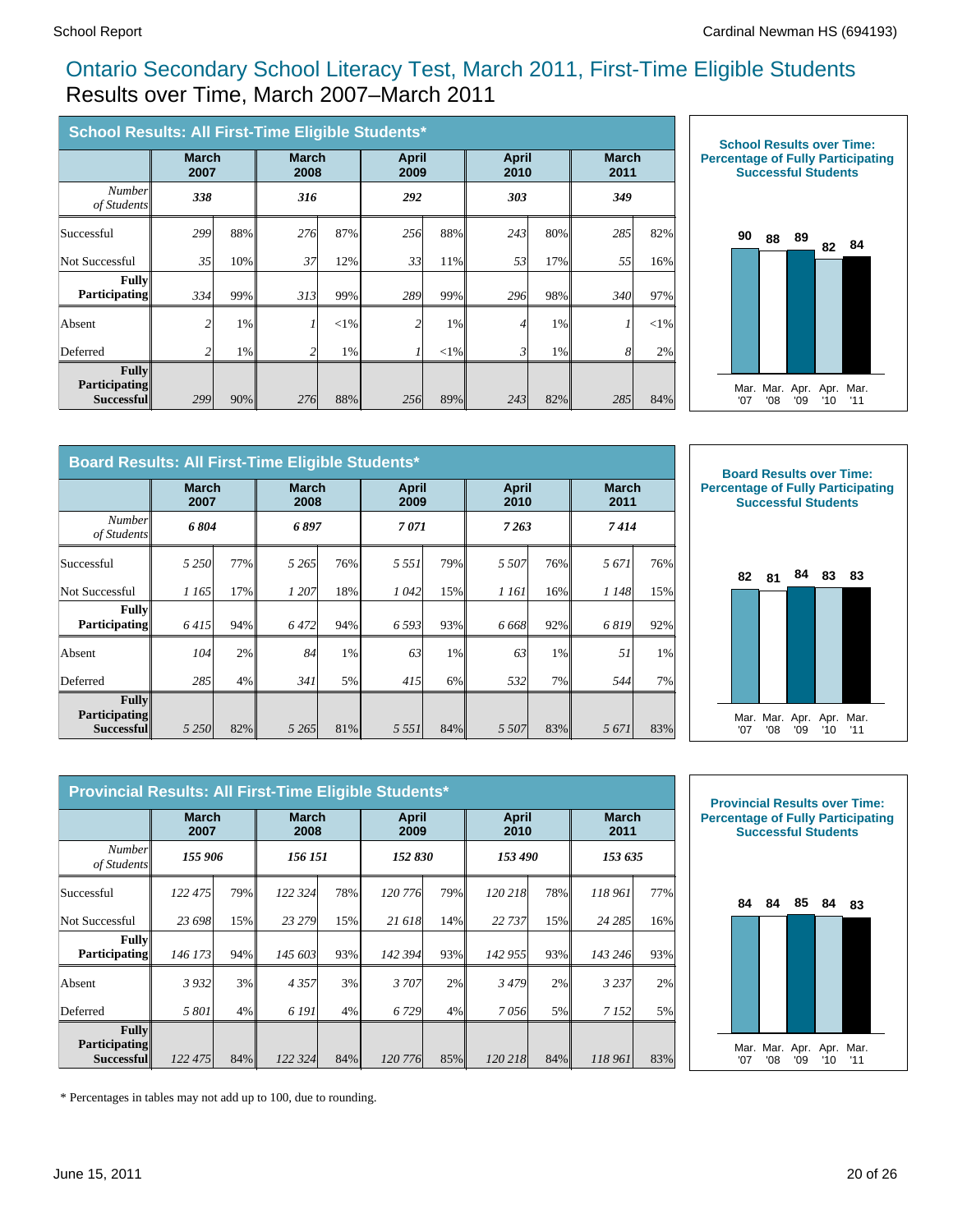

#### **Number of First-Time Eligible Students†**

|          | <b>March 2007</b> |             |               | <b>March 2008</b> |               | April 2009  |               | April 2010  |               | <b>March 2011</b> |
|----------|-------------------|-------------|---------------|-------------------|---------------|-------------|---------------|-------------|---------------|-------------------|
|          | Female            | <b>Male</b> | <b>Female</b> | <b>Male</b>       | <b>Female</b> | <b>Male</b> | <b>Female</b> | <b>Male</b> | <b>Female</b> | <b>Male</b>       |
| School   | 156               | 182         | 152           | 164               | 129           | 163         | 135           | 168         | 156           | 193               |
| Board    | 3434              | 3 3 7 0     | 3529          | 3 3 6 4           | 3581          | 3490        | 3706          | 3557        | 3 754         | 3660              |
| Province | 76 252            | 79 638      | 76 2 26       | 79 904            | 74 355        | 78 459      | 74 545        | 78 940      | 74 954        | 78 681            |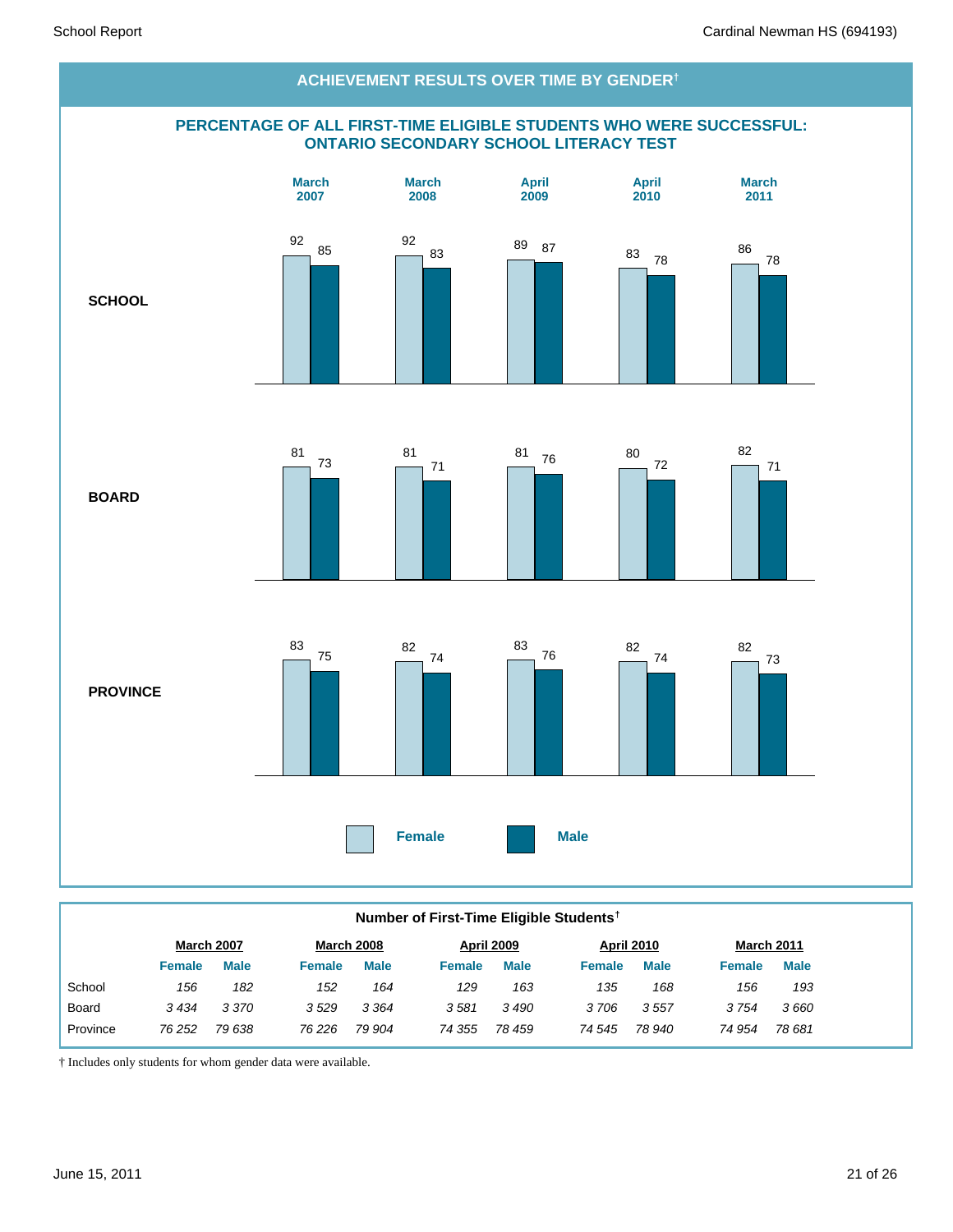

|              | Number of Fully Participating First-Time Eligible Students <sup>†</sup> |                   |               |                   |               |                   |               |                   |               |                   |  |  |
|--------------|-------------------------------------------------------------------------|-------------------|---------------|-------------------|---------------|-------------------|---------------|-------------------|---------------|-------------------|--|--|
|              |                                                                         | <b>March 2007</b> |               | <b>March 2008</b> |               | <b>April 2009</b> |               | <b>April 2010</b> |               | <b>March 2011</b> |  |  |
|              | <b>Female</b>                                                           | <b>Male</b>       | <b>Female</b> | <b>Male</b>       | <b>Female</b> | <b>Male</b>       | <b>Female</b> | <b>Male</b>       | <b>Female</b> | <b>Male</b>       |  |  |
| School       | 154                                                                     | 180               | 151           | 162               | 129           | 160               | 130           | 166               | 151           | 189               |  |  |
| <b>Board</b> | 3260                                                                    | 3 1 5 5           | 3 3 3 5       | 3 1 3 3           | 3 3 6 7       | 3226              | 3449          | 3219              | 3536          | 3283              |  |  |
| Province     | 72 031                                                                  | 74 129            | 71 615        | 73 969            | 69 954        | 72 432            | 70 055        | 72 896            | 70 606        | 72 640            |  |  |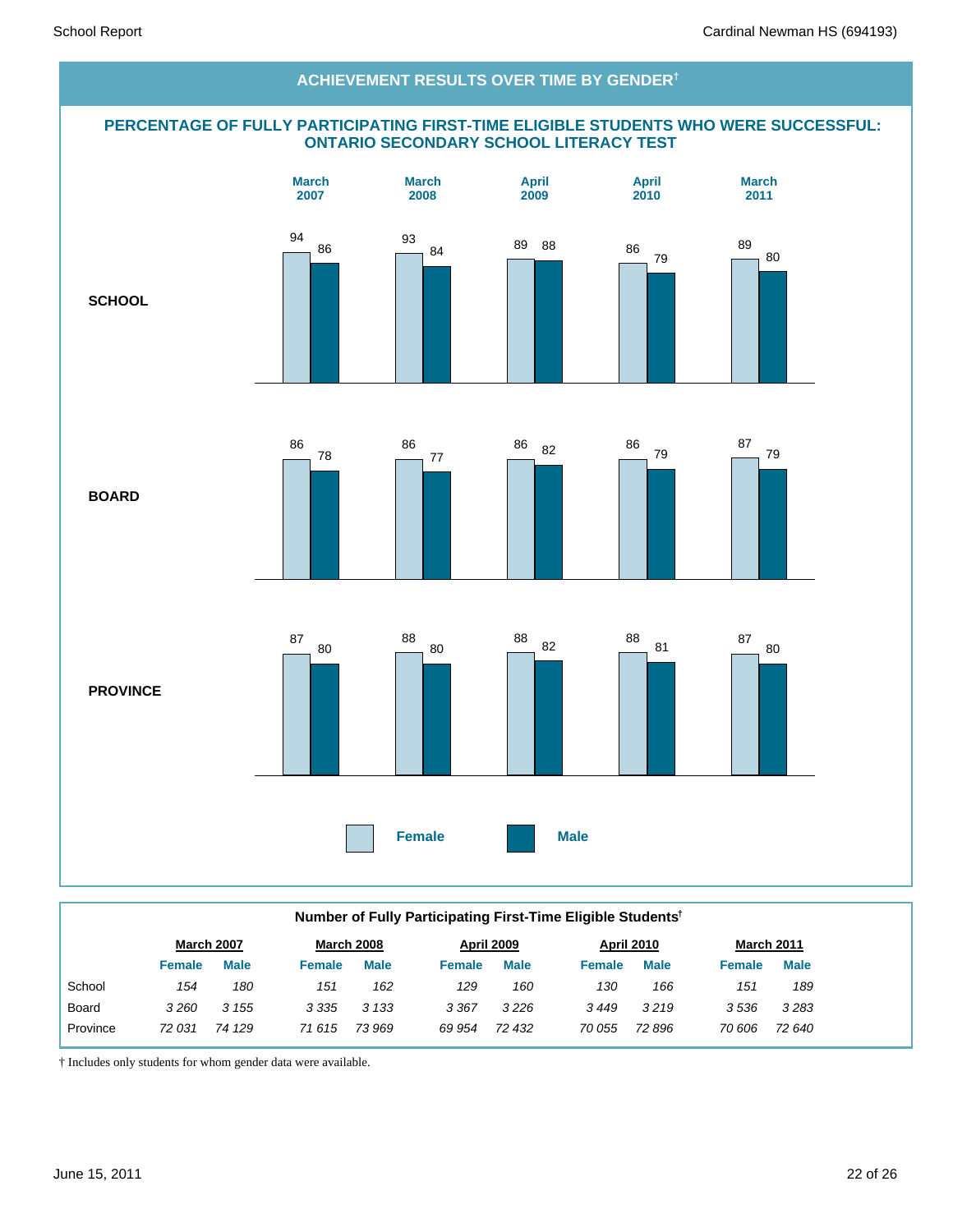|                                                                           | STUDENT QUESTIONNAIRE RESULTS FOR THIS SCHOOL (# = 332) |                                                                        |
|---------------------------------------------------------------------------|---------------------------------------------------------|------------------------------------------------------------------------|
| <b>Questionnaire Item</b>                                                 | Percentage of Students*<br>100<br>0                     | <b>Number of</b><br><b>Students</b><br>Who<br><b>Answered</b><br>"Yes" |
| 1. Types of materials students read in English outside school most weeks: |                                                         |                                                                        |
| non-fiction books, e.g., biographies                                      | 36<br>63                                                | 121                                                                    |
| comics                                                                    | 38<br>61                                                | 127                                                                    |
| Web sites, e-mail, chat messages                                          | 92<br>8                                                 | 304                                                                    |
| letters                                                                   | 38<br>61                                                | 127                                                                    |
| magazines                                                                 | 64<br>35                                                | 214                                                                    |
| manuals, instructions                                                     | 49<br>50                                                | 163                                                                    |
| newspapers                                                                | 45<br>54                                                | 180                                                                    |
| novels, fiction, short stories                                            | 70<br>30                                                | 232                                                                    |
| song lyrics, poems                                                        | 79<br>21                                                | 261                                                                    |
| religious or spiritual writings                                           | 78<br>21                                                | 70                                                                     |
| 2. Types of writing students do in English outside school most weeks:     |                                                         |                                                                        |
| e-mail, chat messages                                                     | 97                                                      | 321                                                                    |
| letter, journals, diaries                                                 | 69<br>30                                                | 101                                                                    |
| notes, directions, instructions                                           | 51<br>48                                                | 170                                                                    |
| song lyrics, poems                                                        | 55<br>44                                                | 145                                                                    |
| stories, fiction                                                          | 33<br>66                                                | 110                                                                    |
| work-related writing                                                      | 58<br>41                                                | 193                                                                    |
| 3. Types of English language materials students have at home:             |                                                         |                                                                        |
| dictionaries, encyclopedias (print or electronic)                         | 93<br>6                                                 | 310                                                                    |
| books                                                                     | 93<br>6                                                 | 309                                                                    |
| newspapers                                                                | 83<br>16                                                | 277                                                                    |
| magazines                                                                 | 81<br>18                                                | 268                                                                    |
|                                                                           | Yes<br>No                                               |                                                                        |

\* Percentages may not add to 100, due to a lack of or ambiguous responses. Where there is no number in a bar, the percentage of responses is smaller than four.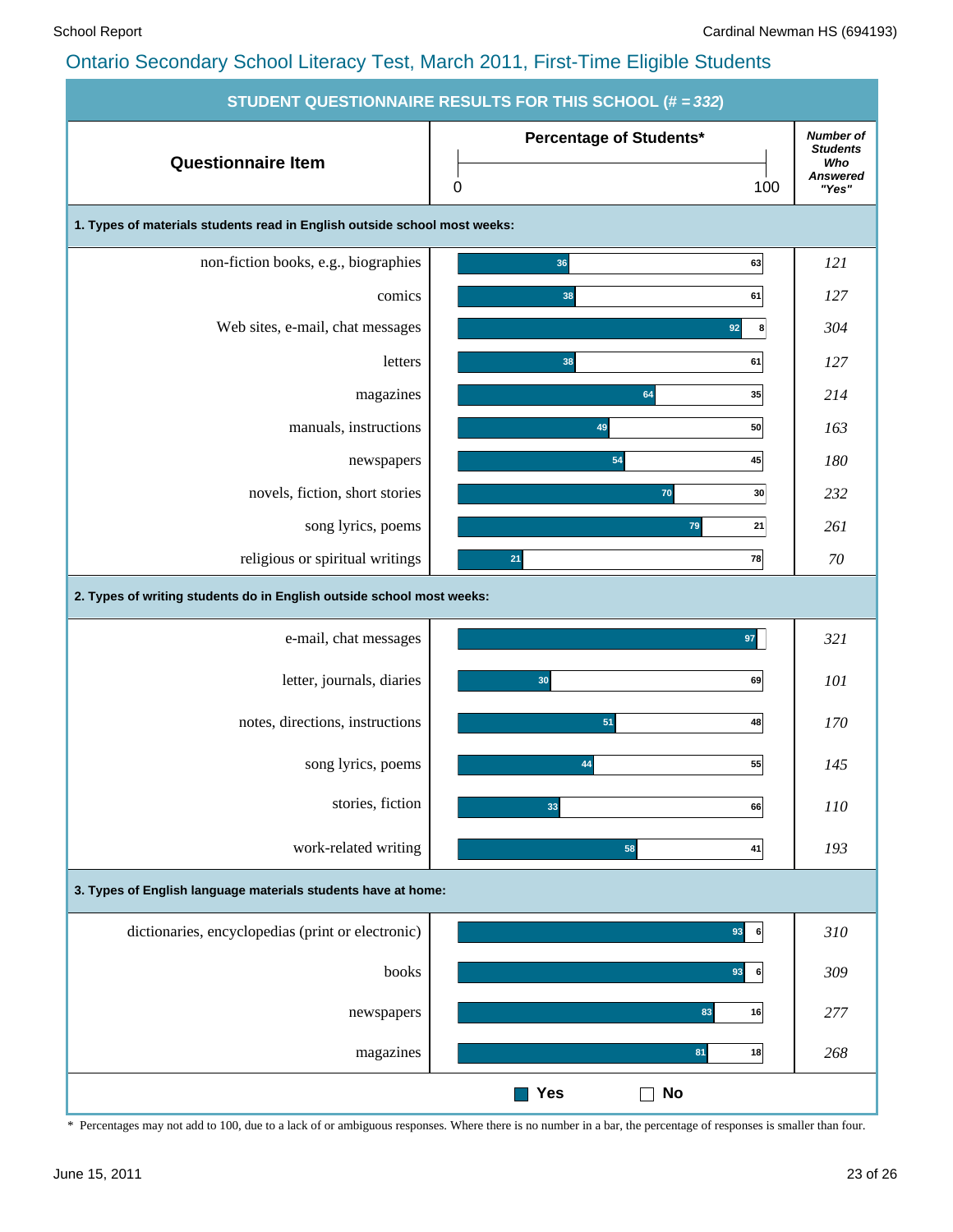| STUDENT QUESTIONNAIRE RESULTS FOR THIS SCHOOL (# = 332)                                                      |                                            |                                     |  |  |  |  |  |  |  |  |
|--------------------------------------------------------------------------------------------------------------|--------------------------------------------|-------------------------------------|--|--|--|--|--|--|--|--|
| <b>Questionnaire Item</b>                                                                                    | <b>Percentage of Students*</b><br>100<br>0 | <b>Number of</b><br><b>Students</b> |  |  |  |  |  |  |  |  |
| 4. Number of hours a week students read materials written in English outside school, not including homework: |                                            |                                     |  |  |  |  |  |  |  |  |
| one hour or less                                                                                             | 28                                         | 93                                  |  |  |  |  |  |  |  |  |
| more than one hour but less than three hours                                                                 | 34                                         | <i>112</i>                          |  |  |  |  |  |  |  |  |
| more than three hours but less than five hours                                                               | 20                                         | 68                                  |  |  |  |  |  |  |  |  |
| five hours or more                                                                                           | 17                                         | 58                                  |  |  |  |  |  |  |  |  |
| 5. Number of hours a week students write in English outside school, not including homework:                  |                                            |                                     |  |  |  |  |  |  |  |  |
| one hour or less                                                                                             | 38                                         | 125                                 |  |  |  |  |  |  |  |  |
| more than one hour but less than three hours                                                                 | 28                                         | 92                                  |  |  |  |  |  |  |  |  |
| more than three hours but less than five hours                                                               | 19                                         | 64                                  |  |  |  |  |  |  |  |  |
| five hours or more                                                                                           | 15                                         | 49                                  |  |  |  |  |  |  |  |  |
| 6. How often students use a computer at home for homework:                                                   |                                            |                                     |  |  |  |  |  |  |  |  |
| don't have a computer at home                                                                                | $\parallel$ 2                              | 5                                   |  |  |  |  |  |  |  |  |
| never or hardly ever use a computer for homework                                                             | 5                                          | 15                                  |  |  |  |  |  |  |  |  |
| use a computer once or twice a month for homework                                                            | 15                                         | 49                                  |  |  |  |  |  |  |  |  |
| use a computer once or twice a week for homework                                                             | 44                                         | 146                                 |  |  |  |  |  |  |  |  |
| use a computer almost every day for homework                                                                 | 35                                         | 117                                 |  |  |  |  |  |  |  |  |
| 7. First language students learned at home was English:                                                      |                                            |                                     |  |  |  |  |  |  |  |  |
| yes                                                                                                          | 79                                         | 262                                 |  |  |  |  |  |  |  |  |
| no                                                                                                           | 21                                         | 70                                  |  |  |  |  |  |  |  |  |
| 8. Language(s) students speak at home:                                                                       |                                            |                                     |  |  |  |  |  |  |  |  |
| only or mostly English                                                                                       | 78                                         | 260                                 |  |  |  |  |  |  |  |  |
| another language (or other languages) as often as<br>English                                                 | 18                                         | 60                                  |  |  |  |  |  |  |  |  |
| only or mostly another language (or other languages)                                                         | 3                                          | 11                                  |  |  |  |  |  |  |  |  |

\* Percentages may not add to 100, due to a lack of or ambiguous responses.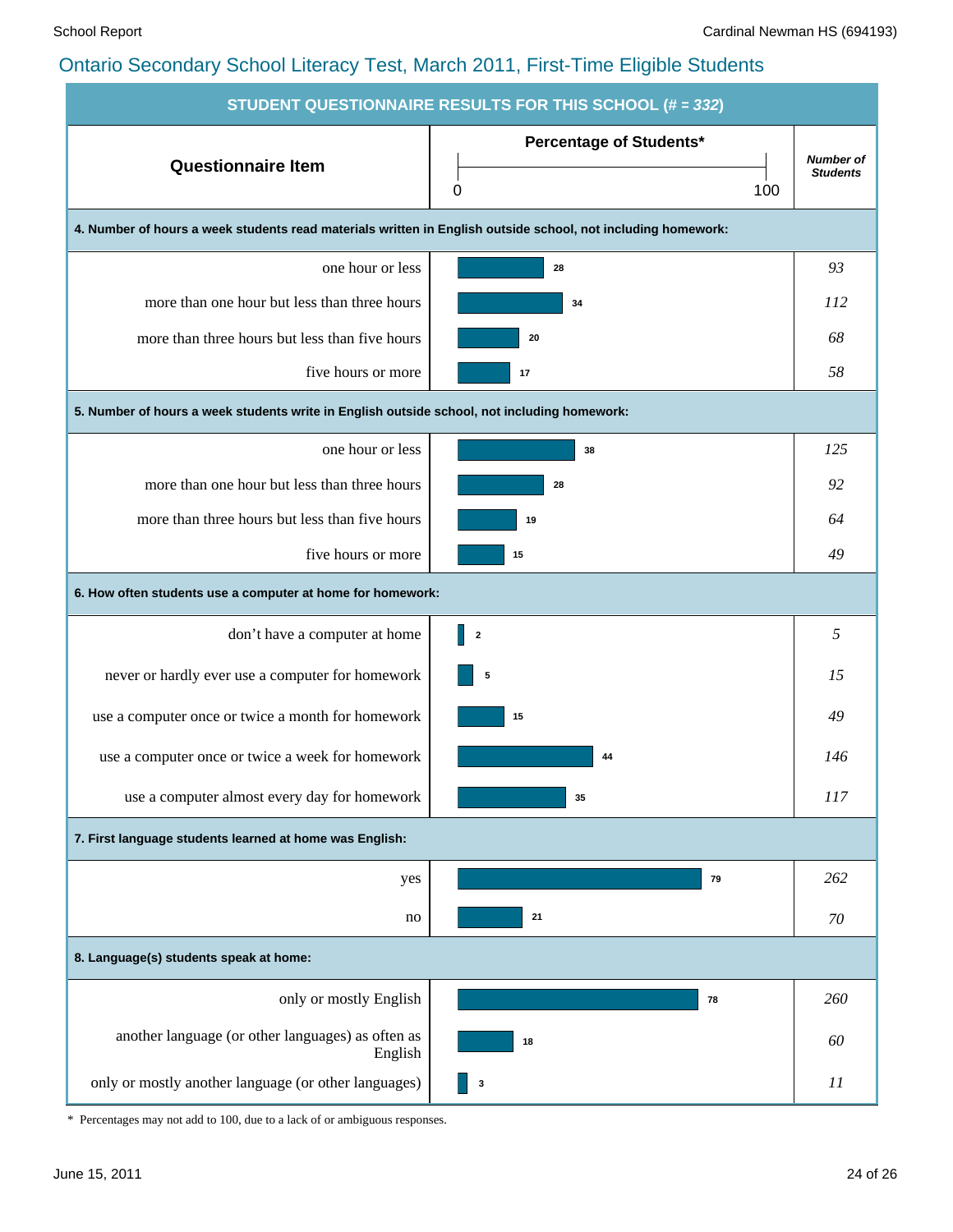|                                                                                                                                            | <b>School</b> |                     | <b>Board</b>         |                    |                              | <b>Province</b>           |                     |                         |                                                |
|--------------------------------------------------------------------------------------------------------------------------------------------|---------------|---------------------|----------------------|--------------------|------------------------------|---------------------------|---------------------|-------------------------|------------------------------------------------|
| <b>STUDENT QUESTIONNAIRE RESULTS</b><br>FOR SCHOOL, BOARD AND PROVINCE<br>(all students, female, male)                                     | All (#= 332)  | Female*<br>(#= 148) | 184)<br>Male'<br>ut. | (602.9)<br>y.<br>₹ | 3483)<br>Femal<br>$\ddot{*}$ | 226)<br>Male*<br>(# $=$ 3 | 140 186)<br>y.<br>₹ | $# = 69 390$<br>Female* | 796)<br>$(# = 70)$<br>$\bar{\bar{\mathbf{z}}}$ |
| Percentage of students indicating that they                                                                                                |               |                     |                      |                    |                              |                           |                     |                         |                                                |
| have a computer at home.                                                                                                                   | 98%           | 99%                 | 98%                  | 98%                | 98%                          | 98%                       | 98%                 | 98%                     | 97%                                            |
| use the computer almost every day for homework.                                                                                            | 35%           | 38%                 | 33%                  | 33%                | 35%                          | 30%                       | 32%                 | 34%                     | 30%                                            |
| Percentage of students indicating that they read the following types of materials in English outside school most weeks:                    |               |                     |                      |                    |                              |                           |                     |                         |                                                |
| non-fiction books, e.g., biographies                                                                                                       | 36%           | 36%                 | 37%                  | 39%                | 39%                          | 39%                       | 36%                 | 34%                     | 38%                                            |
| comics                                                                                                                                     | 38%           | 29%                 | 46%                  | 40%                | 33%                          | 47%                       | 34%                 | 27%                     | 41%                                            |
| Web sites, e-mail, chat messages                                                                                                           | 92%           | 93%                 | 90%                  | 93%                | 95%                          | 91%                       | 92%                 | 94%                     | 89%                                            |
| letters                                                                                                                                    | 38%           | 39%                 | 38%                  | 38%                | 42%                          | 33%                       | 33%                 | 37%                     | 29%                                            |
| magazines                                                                                                                                  | 64%           | 80%                 | 52%                  | 67%                | 78%                          | 55%                       | 66%                 | 77%                     | 55%                                            |
| manuals, instructions                                                                                                                      | 49%           | 41%                 | 55%                  | 47%                | 39%                          | 56%                       | 40%                 | 31%                     | 50%                                            |
| newspapers                                                                                                                                 | 54%           | 49%                 | 58%                  | 56%                | 55%                          | 56%                       | 47%                 | 45%                     | 49%                                            |
| novels, fiction, short stories                                                                                                             | 70%           | 82%                 | 60%                  | 71%                | 84%                          | 58%                       | 69%                 | 82%                     | 57%                                            |
| song lyrics, poems                                                                                                                         | 79%           | 92%                 | 68%                  | 76%                | 85%                          | 66%                       | 68%                 | 80%                     | 56%                                            |
| religious or spiritual writings                                                                                                            | 21%           | 21%                 | 21%                  | 30%                | 32%                          | 28%                       | 22%                 | 23%                     | 21%                                            |
| Percentage of students indicating that they read materials written in English outside school, not including homework, for                  |               |                     |                      |                    |                              |                           |                     |                         |                                                |
| more than three hours a week.                                                                                                              | 38%           | 44%                 | 33%                  | 34%                | 40%                          | 28%                       | 36%                 | 42%                     | 30%                                            |
| Percentage of students indicating that they have the following English language materials at home:                                         |               |                     |                      |                    |                              |                           |                     |                         |                                                |
| dictionaries, encyclopedias (print or electronic)                                                                                          | 93%           | 95%                 | 92%                  | 92%                | 94%                          | 91%                       | 89%                 | 91%                     | 87%                                            |
| books                                                                                                                                      | 93%           | 96%                 | 91%                  | 93%                | 96%                          | 91%                       | 94%                 | 96%                     | 91%                                            |
| newspapers                                                                                                                                 | 83%           | 86%                 | 82%                  | 77%                | 78%                          | 76%                       | 83%                 | 83%                     | 82%                                            |
| magazines                                                                                                                                  | 81%           | 86%                 | 76%                  | 81%                | 84%                          | 77%                       | 83%                 | 87%                     | 79%                                            |
| Percentage of students indicating that they do the following types of writing in English outside school most weeks:                        |               |                     |                      |                    |                              |                           |                     |                         |                                                |
| e-mail, chat messages                                                                                                                      | 97%           | 99%                 | 95%                  | 95%                | 96%                          | 95%                       | 94%                 | 96%                     | 92%                                            |
| letters, journals, diaries                                                                                                                 | 30%           | 46%                 | 18%                  | 33%                | 47%                          | 18%                       | 28%                 | 43%                     | 14%                                            |
| notes, directions, instructions                                                                                                            | 51%           | 62%                 | 42%                  | 52%                | 55%                          | 48%                       | 46%                 | 50%                     | 43%                                            |
| song lyrics, poems                                                                                                                         | 44%           | 51%                 | 38%                  | 47%                | 53%                          | 42%                       | 40%                 | 47%                     | 33%                                            |
| stories, fiction                                                                                                                           | 33%           | 37%                 | 30%                  | 34%                | 40%                          | 28%                       | 31%                 | 36%                     | 25%                                            |
| work-related writing                                                                                                                       | 58%           | 61%                 | 56%                  | 58%                | 60%                          | 57%                       | 50%                 | 51%                     | 50%                                            |
| Percentage of students indicating that they write in English outside school, not including homework, for                                   |               |                     |                      |                    |                              |                           |                     |                         |                                                |
| more than three hours a week.                                                                                                              | 34%           | 37%                 | 32%                  | 27%                | 29%                          | 25%                       | 26%                 | 29%                     | 22%                                            |
| Percentage of students indicating that the first language they learned at home was                                                         |               |                     |                      |                    |                              |                           |                     |                         |                                                |
| other than English.                                                                                                                        | 21%           | 22%                 | 21%                  | 35%                | 37%                          | 32%                       | 22%                 | 23%                     | 22%                                            |
| Percentage of students indicating that they speak the following language(s) at home:**                                                     |               |                     |                      |                    |                              |                           |                     |                         |                                                |
| only or mostly English                                                                                                                     | 78%           | 74%                 | 82%                  | 60%                | 56%                          | 63%                       | 75%                 | 75%                     | 75%                                            |
| another language (or other languages) as often as English                                                                                  | 18%           | 22%                 | 15%                  | 29%                | 32%                          | 26%                       | 18%                 | 18%                     | 17%                                            |
| only or mostly another language (or other languages)                                                                                       | 3%            | $3\%$               | $4\%$                | 11%                | 11%                          | 11%                       | 7%                  | 6%                      | 7%                                             |
| Includes only students for whom gender data were available.<br>** Percentages may not add to 100, due to a lack of or ambiguous responses. |               |                     |                      |                    |                              |                           |                     |                         |                                                |